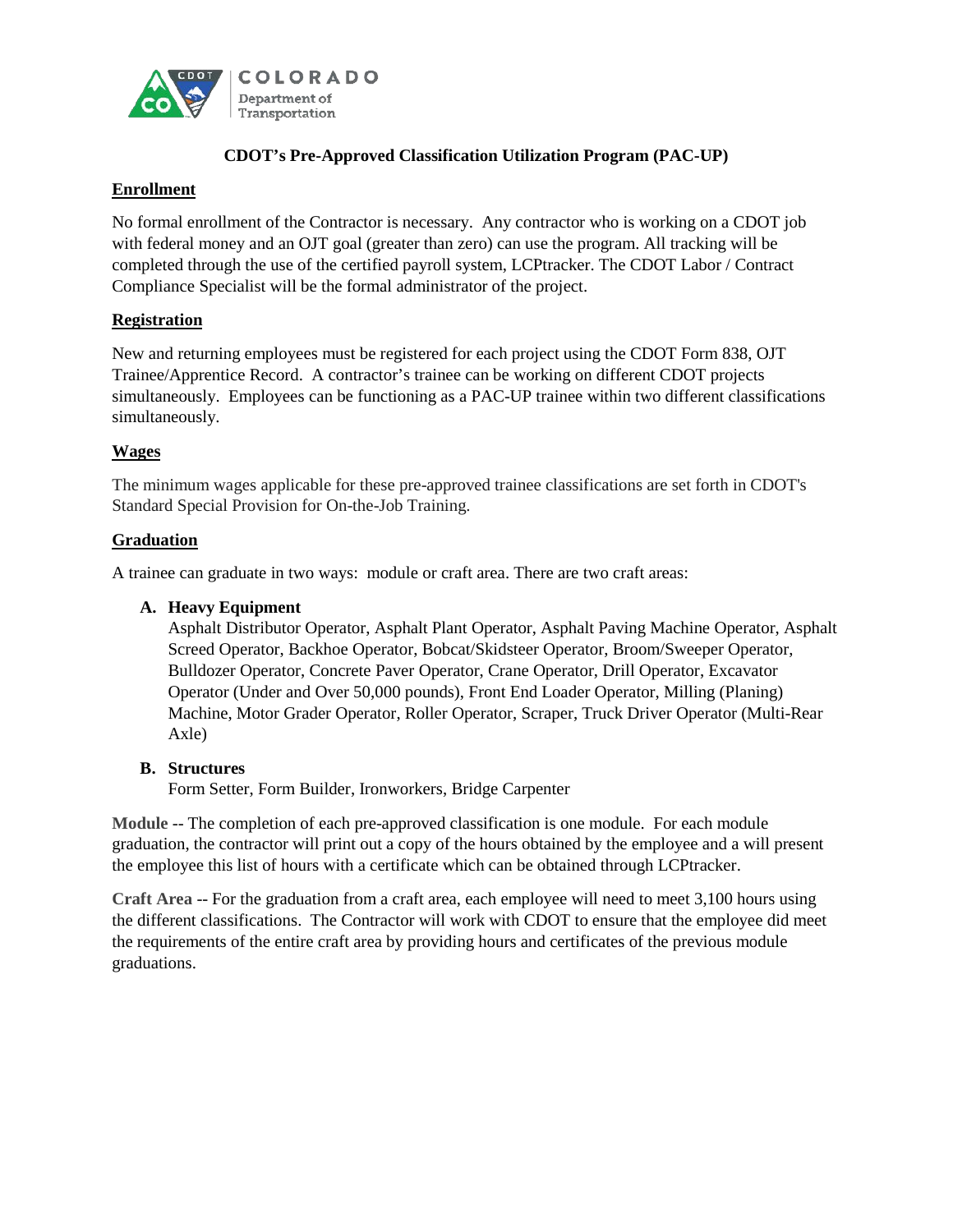

| <b>Asphalt Distributor Operator</b>            | <b>Training Hours</b><br><b>Required</b> | <b>Checklist</b> |
|------------------------------------------------|------------------------------------------|------------------|
| <b>I. Orientation and Observation</b>          |                                          |                  |
| Safety procedures<br>А.                        | 10                                       |                  |
| B. Observation of machine in operation         | 35                                       |                  |
| C. Starting and manipulating valves and        |                                          |                  |
| levers to distribute material                  | 30                                       |                  |
| <b>II. Care and Maintenance</b>                |                                          |                  |
| A. Safety Procedures                           | 5                                        |                  |
| B. Routine fueling, lubricating, and servicing | 35                                       |                  |
| <b>III. Actual Operation of Equipment</b>      |                                          |                  |
| <b>Safe Operating Procedures</b><br>А.         | 5                                        |                  |
| B. Regulates valves and levers to distribute   |                                          |                  |
| oil for highway surfacing                      | 120                                      |                  |
| C. Operation of machine                        | 800                                      |                  |
| <b>Total</b>                                   | 1,040                                    |                  |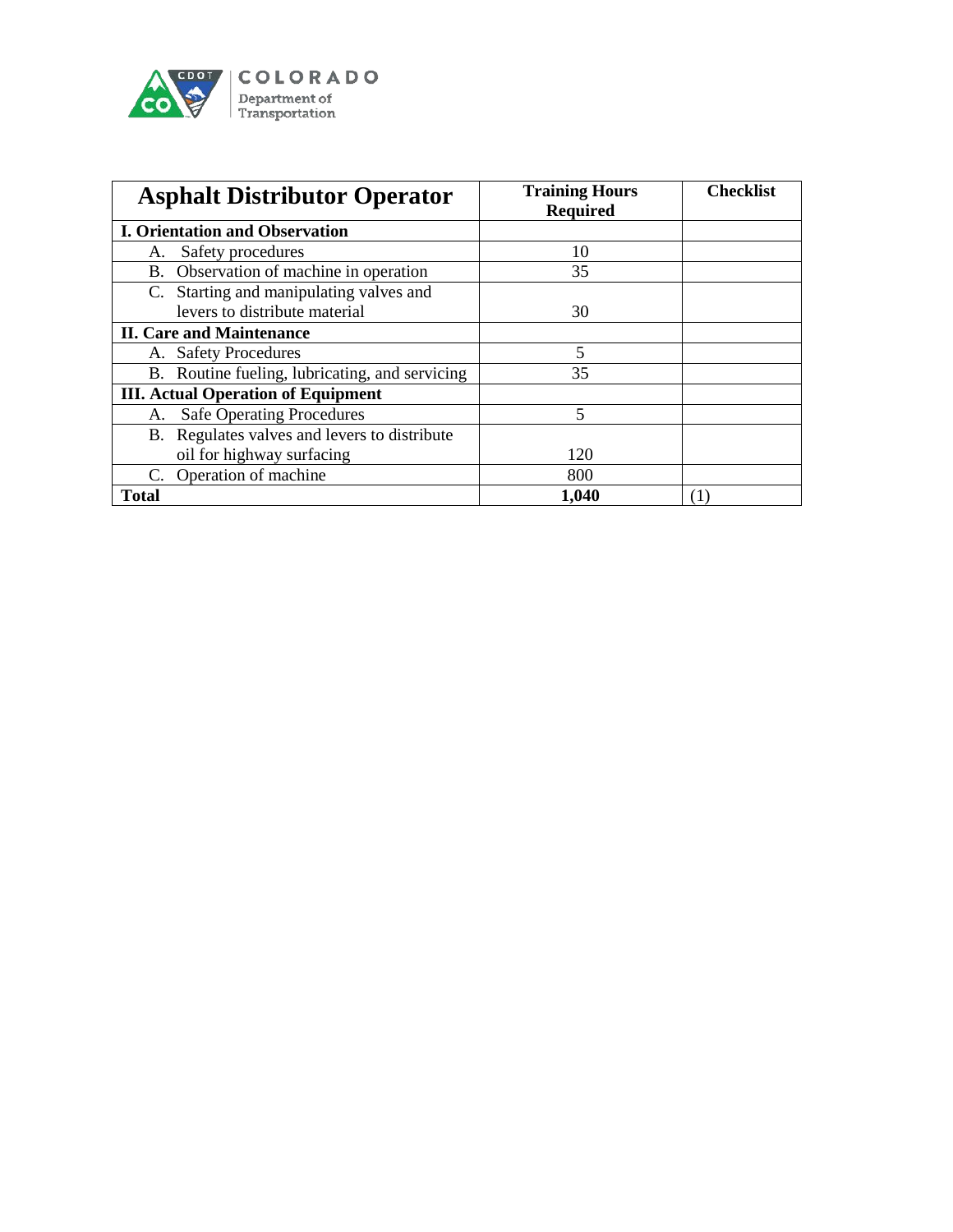

| <b>Asphalt Plant Operator</b>                  | <b>Training Hours</b><br><b>Required</b> | <b>Checklist</b> |
|------------------------------------------------|------------------------------------------|------------------|
| <b>I. Orientation and Observation</b>          |                                          |                  |
| Safety procedures<br>A.                        | 10                                       |                  |
| B. Observation of machine in operation         | 40                                       |                  |
| C. Adjustment of scales, operation of          |                                          |                  |
| controls, levers, and attachments              | 40                                       |                  |
| <b>II. Care and Maintenance</b>                |                                          |                  |
| <b>Safety Procedures</b><br>А.                 | 10                                       |                  |
| B. Routine fueling, lubricating, and servicing |                                          |                  |
|                                                | 120                                      |                  |
| C. Assists in maintenance and repair of plant  | 120                                      |                  |
| equipment                                      |                                          |                  |
| <b>III.</b> Actual Operation of Equipment      |                                          |                  |
| <b>Safe Operating Procedures</b><br>А.         | 10                                       |                  |
| B. Operating controls and scales for           |                                          |                  |
| measurement and discharge of asphaltic         |                                          |                  |
| materials into trucks or carriers              | 700                                      |                  |
| <b>Total</b>                                   | 1050 hours                               | (2)              |

\*\*\*Work must be completed on site. This is for a dedicated plant operator.\*\*\*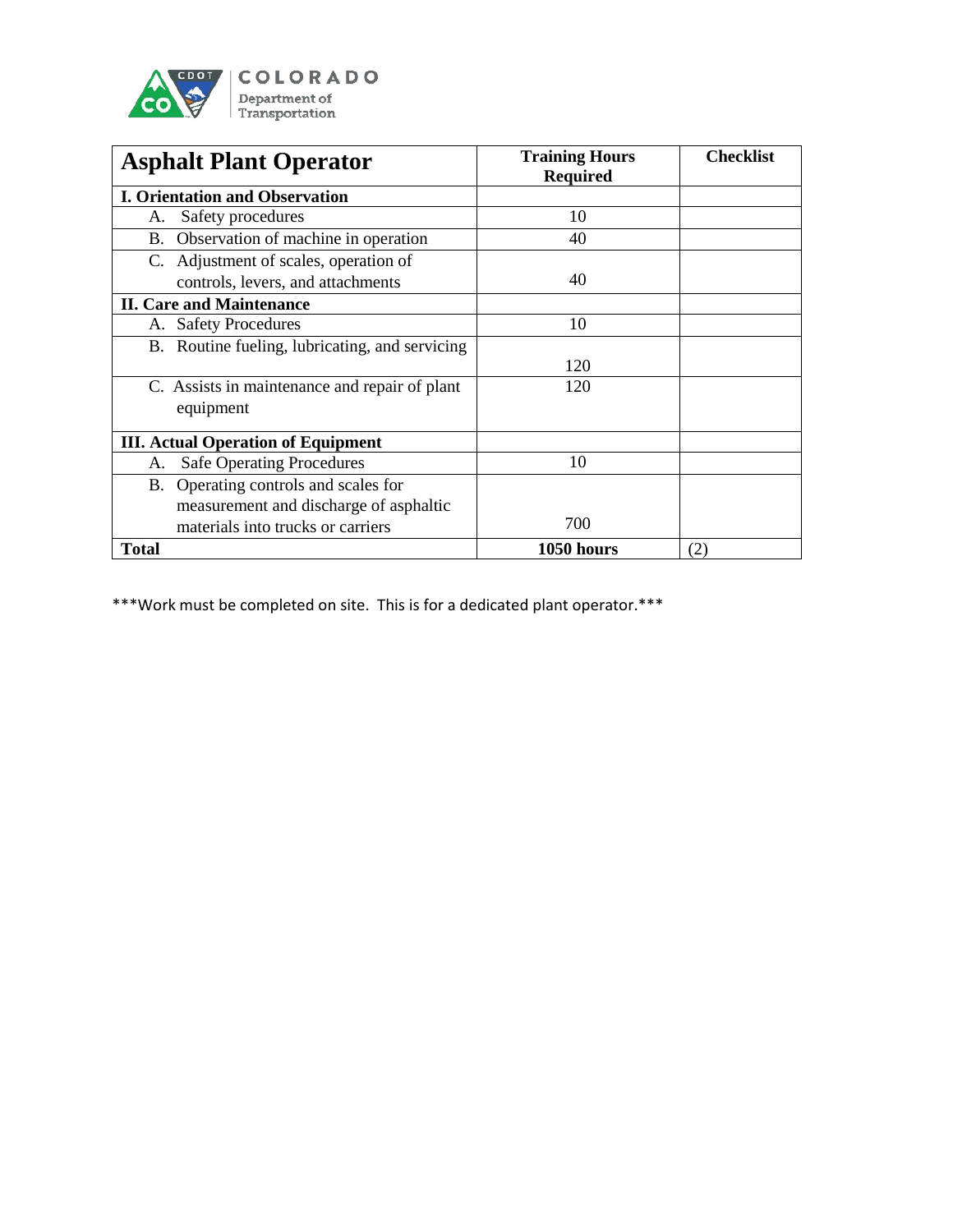

| <b>Asphalt Paving (Laydown)</b><br><b>Machine Operator</b> | <b>Training Hours</b><br><b>Required</b> | <b>Checklist</b> |
|------------------------------------------------------------|------------------------------------------|------------------|
| <b>I. Orientation and Observation</b>                      |                                          |                  |
| Safety procedures<br>A.                                    | 10                                       |                  |
| B. Observation of machine in operation                     | 35                                       |                  |
| C. Starting and manipulating levers for                    |                                          |                  |
| moving equipment and attachments                           | 30                                       |                  |
| <b>II. Care and Maintenance</b>                            |                                          |                  |
| <b>Safety Procedures</b><br>А.                             | 10                                       |                  |
| B. Routine fueling, lubricating, and                       |                                          |                  |
| servicing                                                  | 135                                      |                  |
| <b>III. Actual Operation of Equipment</b>                  |                                          |                  |
| <b>Safe Operating Procedures</b><br>А.                     | 10                                       |                  |
| B. Automatic screed regulation                             |                                          |                  |
| indoctrination and servicing                               | 120                                      |                  |
| Operation of machine<br>C.                                 | 690                                      |                  |
| <b>Total</b>                                               | 1,040                                    | (3)              |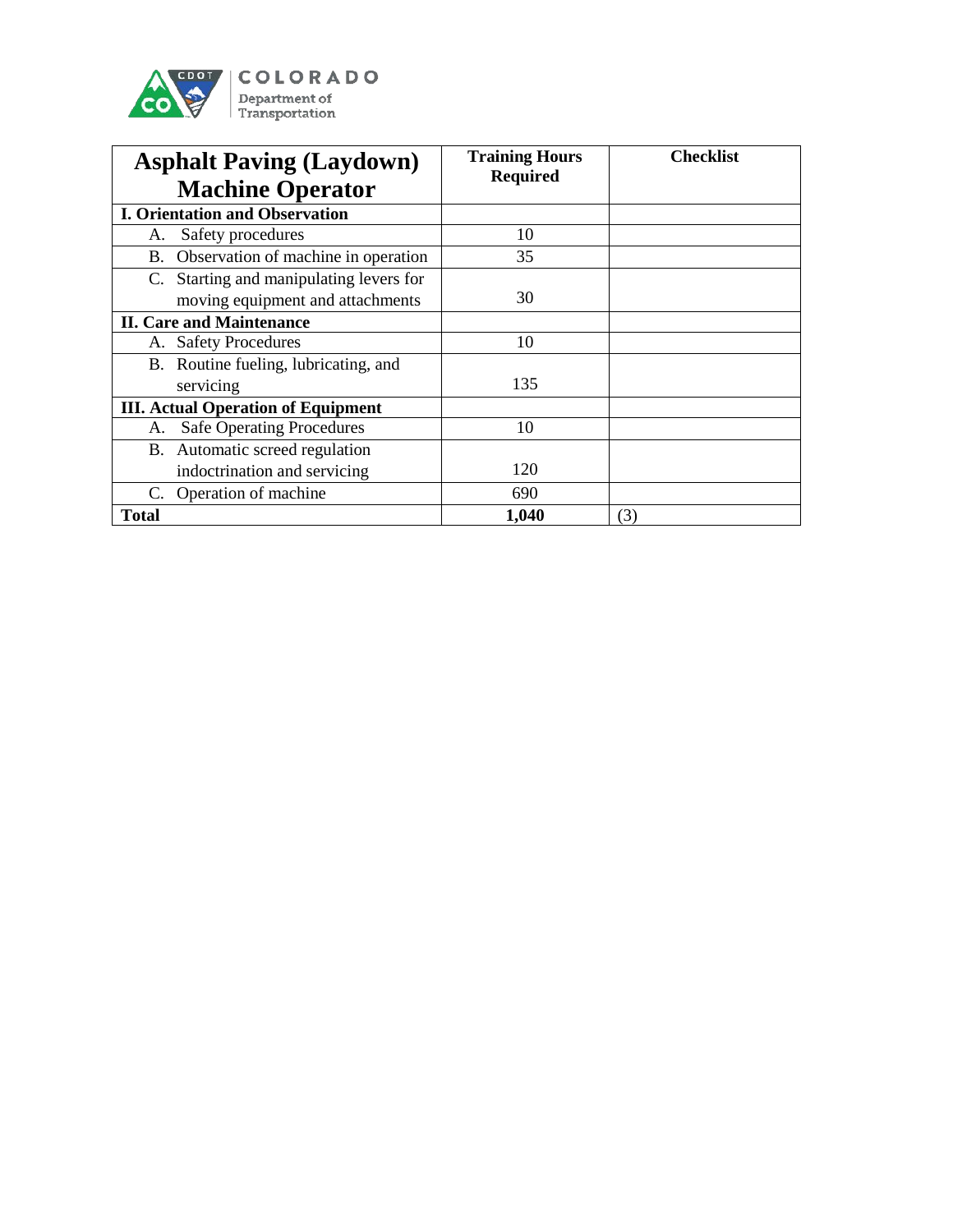

| <b>Asphalt Laydown Laborer</b><br>(Raker, Shoveler, Spreader)                                                                                               | <b>Training Hours</b><br><b>Required</b> | <b>Checklist</b> |
|-------------------------------------------------------------------------------------------------------------------------------------------------------------|------------------------------------------|------------------|
| ***New Hire Only***                                                                                                                                         |                                          |                  |
| This can be used for any employee that has been<br>with the company eight months or less.                                                                   |                                          |                  |
| <b>I. Orientation and Observation</b>                                                                                                                       |                                          |                  |
| Safety procedures<br>А.                                                                                                                                     | 10                                       |                  |
| B. Observation of placement of<br>materials                                                                                                                 | 5                                        |                  |
| C. Perform duties of asphalt raker                                                                                                                          | 35                                       |                  |
| <b>II. Care and Maintenance</b>                                                                                                                             |                                          |                  |
| Safety procedures<br>А.                                                                                                                                     | 10                                       |                  |
| B. Routine fueling, lubricating, and<br>servicing                                                                                                           | 35                                       |                  |
| <b>III. Actual Operation of Equipment</b>                                                                                                                   |                                          |                  |
| Safe operating procedures<br>А.                                                                                                                             | 10                                       |                  |
| B. Automatic screed regulation                                                                                                                              |                                          |                  |
| indoctrination and servicing                                                                                                                                | 35                                       |                  |
| Operation of machine<br>C.                                                                                                                                  | 380                                      |                  |
| <b>Total</b>                                                                                                                                                | 520                                      | (4)              |
| Company can have multiple rakers, but only one will count toward the OJT goal per<br>project. Hours will be paid at the apprentice rate for asphalt rakers. |                                          |                  |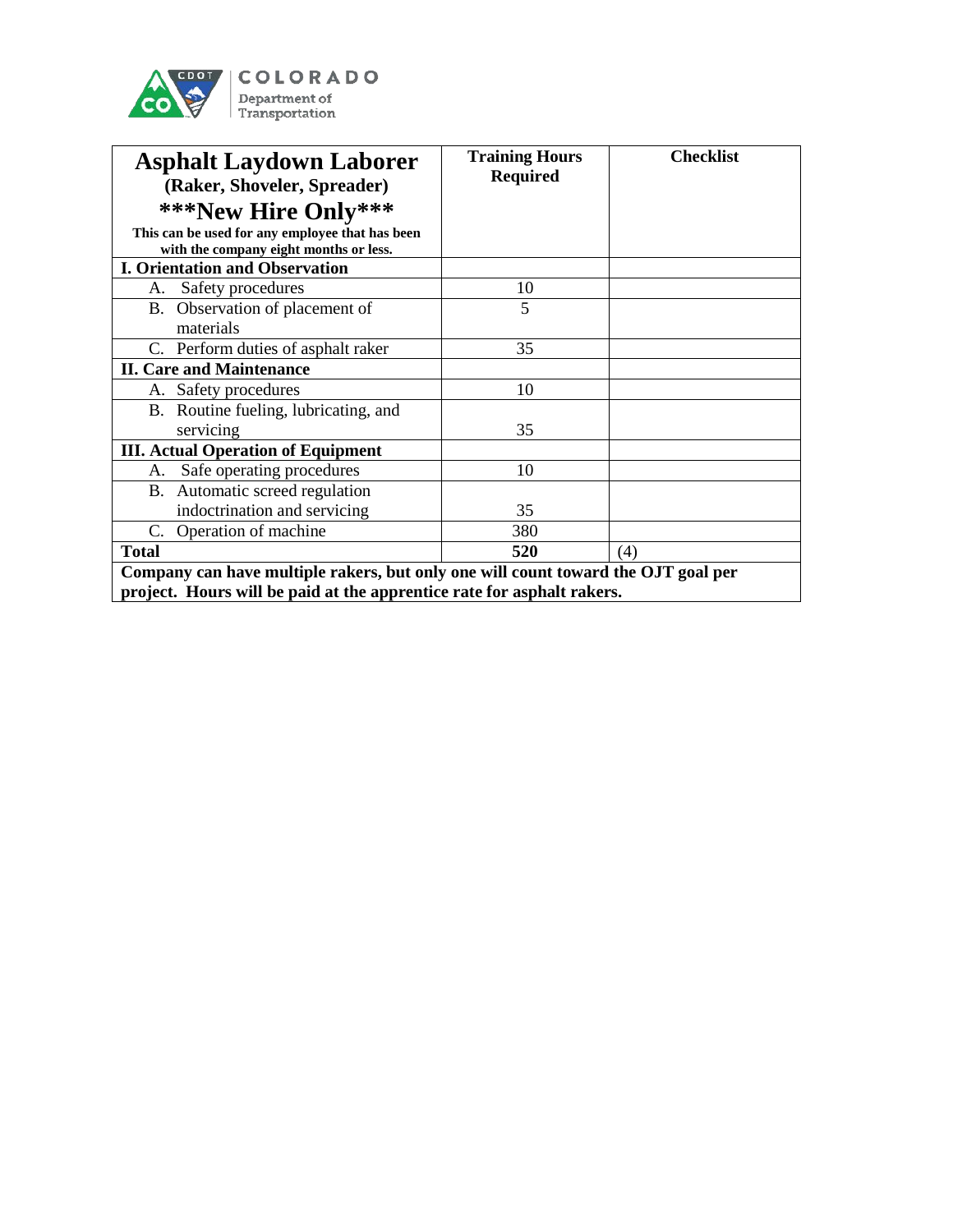

| <b>Asphalt Screed Operator</b>            | <b>Training Hours</b><br><b>Required</b> | <b>Checklist</b> |
|-------------------------------------------|------------------------------------------|------------------|
| <b>I. Orientation and Observation</b>     |                                          |                  |
| Safety procedures<br>А.                   | 5                                        |                  |
| B. Observation of machine in operation    | 40                                       |                  |
| <b>II. Care and Maintenance</b>           |                                          |                  |
| A. Safety Procedures                      | 5                                        |                  |
| B. Routine fueling, lubricating, and      |                                          |                  |
| servicing                                 | 40                                       |                  |
| <b>III. Actual Operation of Equipment</b> |                                          |                  |
| <b>Safe Operating Procedures</b><br>A.    | 5                                        |                  |
| B. Making adjustments for proper depth,   | 425                                      |                  |
| grade and finish cross section            |                                          |                  |
| <b>Total</b>                              | 520                                      | (5)              |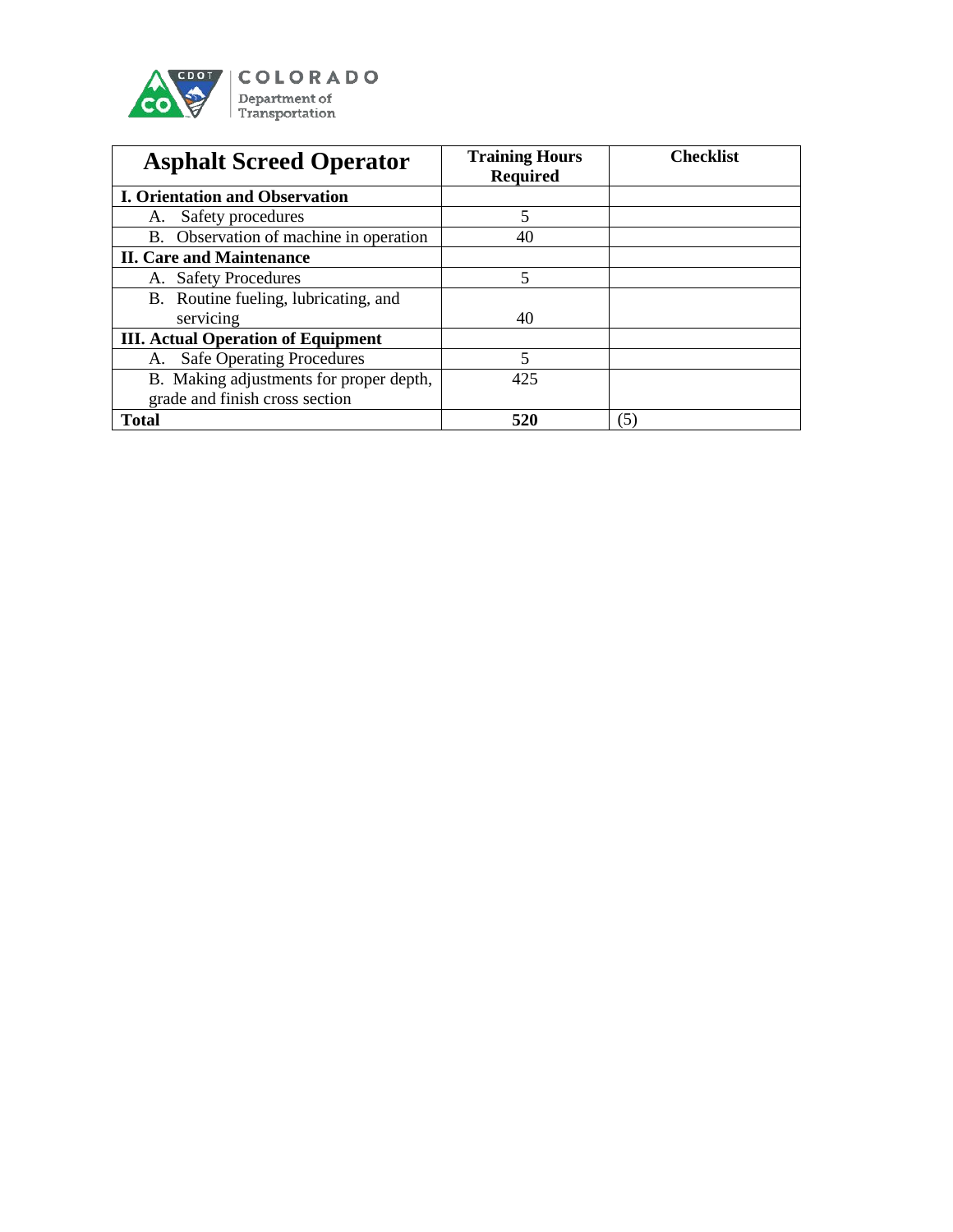

| <b>Backhoe/Trackhoe</b>                   | <b>Training Hours</b><br><b>Required</b> | <b>Checklist</b> |
|-------------------------------------------|------------------------------------------|------------------|
| <b>Operator</b>                           |                                          |                  |
| <b>I. Orientation and Observation</b>     |                                          |                  |
| Safety procedures<br>А.                   | 5                                        |                  |
| B. Observation of machine in              |                                          |                  |
| operation                                 | 20                                       |                  |
| C. Starting and manipulating levers       |                                          |                  |
| for moving equipment and                  | 20                                       |                  |
| attachments                               |                                          |                  |
| <b>II. Care and Maintenance</b>           |                                          |                  |
| A. Safety procedures                      | 5                                        |                  |
| B. Routine fueling, lubricating, and      |                                          |                  |
| servicing                                 | 70                                       |                  |
| <b>III. Actual Operation of Equipment</b> |                                          |                  |
| Safe operating procedures<br>А.           | 5                                        |                  |
| B. Trenching operations (for pipe         |                                          |                  |
| laying, etc.)                             | 275                                      |                  |
| C. Excavation (for structures,            |                                          |                  |
| footings, etc.)                           | 280                                      |                  |
| D. Special applications and               |                                          |                  |
| functions                                 | 40                                       |                  |
| <b>Total</b>                              | 720                                      | (6)              |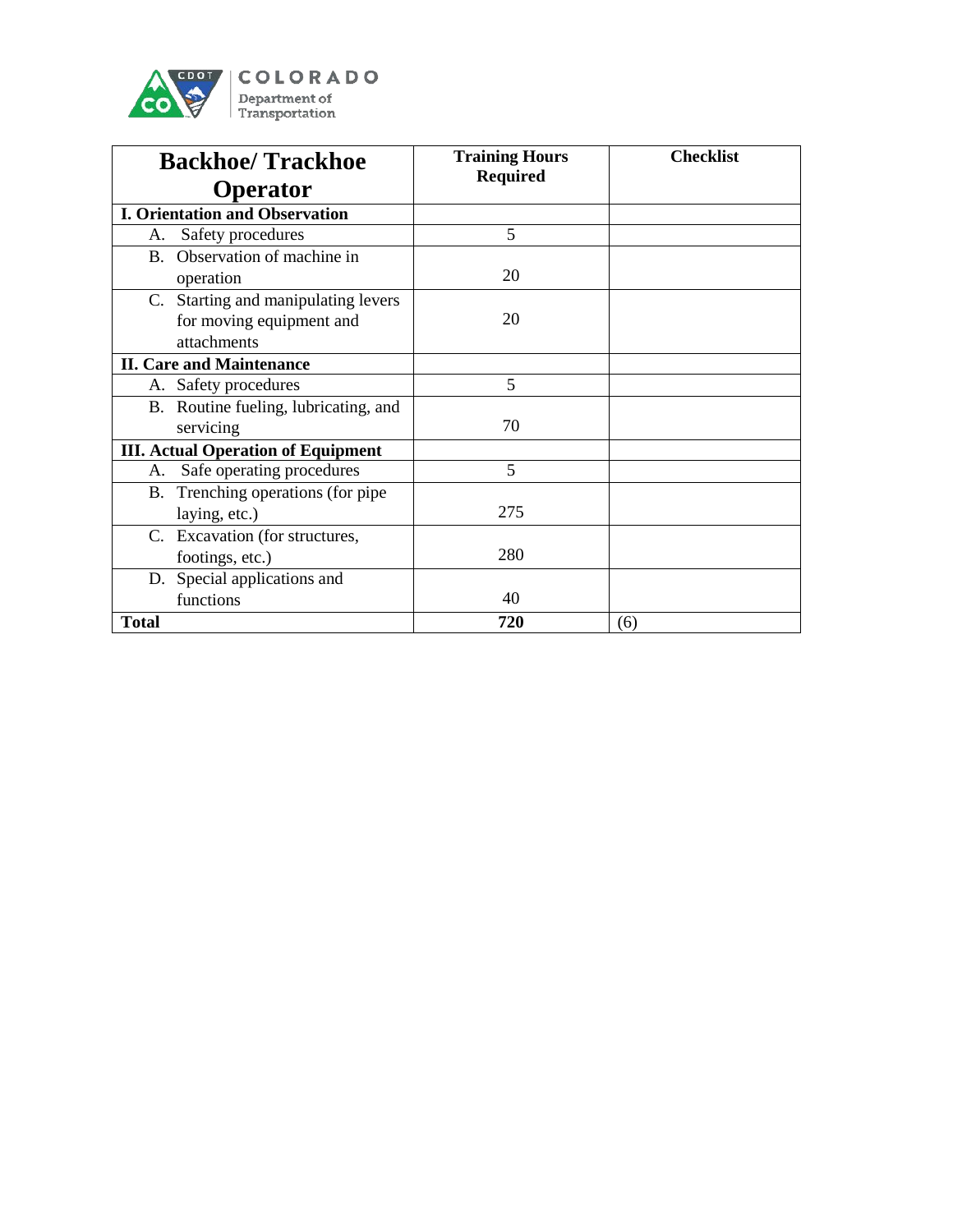

| <b>Bobcat / Skidsteer Operator</b>        | <b>Training Hours</b><br><b>Required</b> | <b>Checklist</b> |
|-------------------------------------------|------------------------------------------|------------------|
| <b>I. Orientation and Observation</b>     |                                          |                  |
| A. Safety procedures                      | 10                                       |                  |
| B. Observation of machine in operation    | 10                                       |                  |
| C. Starting and manipulating levers for   |                                          |                  |
| moving equipment and attachments          | 10                                       |                  |
| <b>II. Care and Maintenance</b>           |                                          |                  |
| A. Safety Procedures                      | 10                                       |                  |
| B. Routine fueling, lubricating, and      |                                          |                  |
| servicing                                 | 35                                       |                  |
| <b>III.</b> Actual Operation of Equipment |                                          |                  |
| <b>Safe Operating Procedures</b><br>А.    | 10                                       |                  |
| <b>B.</b> Loading Material                | 135                                      |                  |
| C. Operation of machine                   | 100                                      |                  |
| <b>Total</b>                              | 320                                      | 7)               |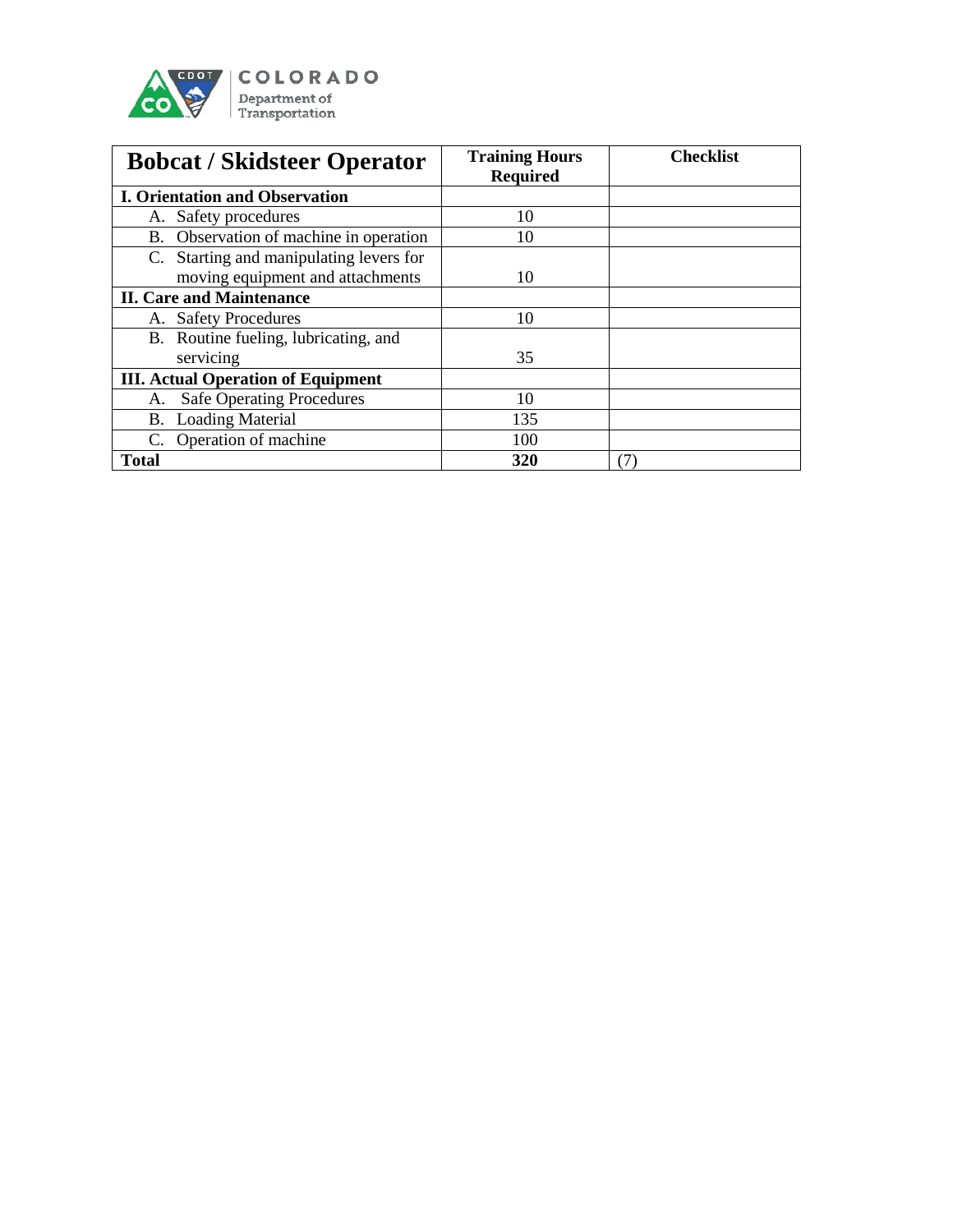

| <b>Broom</b> / Sweeper                                                           | <b>Training Hours</b><br><b>Required</b> | <b>Checklist</b> |
|----------------------------------------------------------------------------------|------------------------------------------|------------------|
| <b>Operator</b>                                                                  |                                          |                  |
| <b>I. Orientation and Observation</b>                                            |                                          |                  |
| Safety procedures<br>А.                                                          | 10                                       |                  |
| B. Observation of machine in                                                     |                                          |                  |
| operation                                                                        | 5                                        |                  |
| C. Starting and manipulating<br>controls for moving equipment<br>and attachments | 10                                       |                  |
| <b>II. Care and Maintenance</b>                                                  |                                          |                  |
| A. Safety procedures                                                             | 10                                       |                  |
| B. Routine fueling, lubricating, and                                             |                                          |                  |
| servicing                                                                        | 35                                       |                  |
| <b>III. Actual Operation of Equipment</b>                                        |                                          |                  |
| Safe operating procedures<br>А.                                                  | 10                                       |                  |
| B. Proper start-up, engagement and                                               |                                          |                  |
| position of broom                                                                | 15                                       |                  |
| C. Proper sweeping technique                                                     | 15                                       |                  |
| D. Removal & replacement of                                                      |                                          |                  |
| broom wafers                                                                     | 10                                       |                  |
| E. Operation of sweeper in cleaning                                              |                                          |                  |
| pavement                                                                         | 415                                      |                  |
| <b>Total</b>                                                                     | 520                                      | (8)              |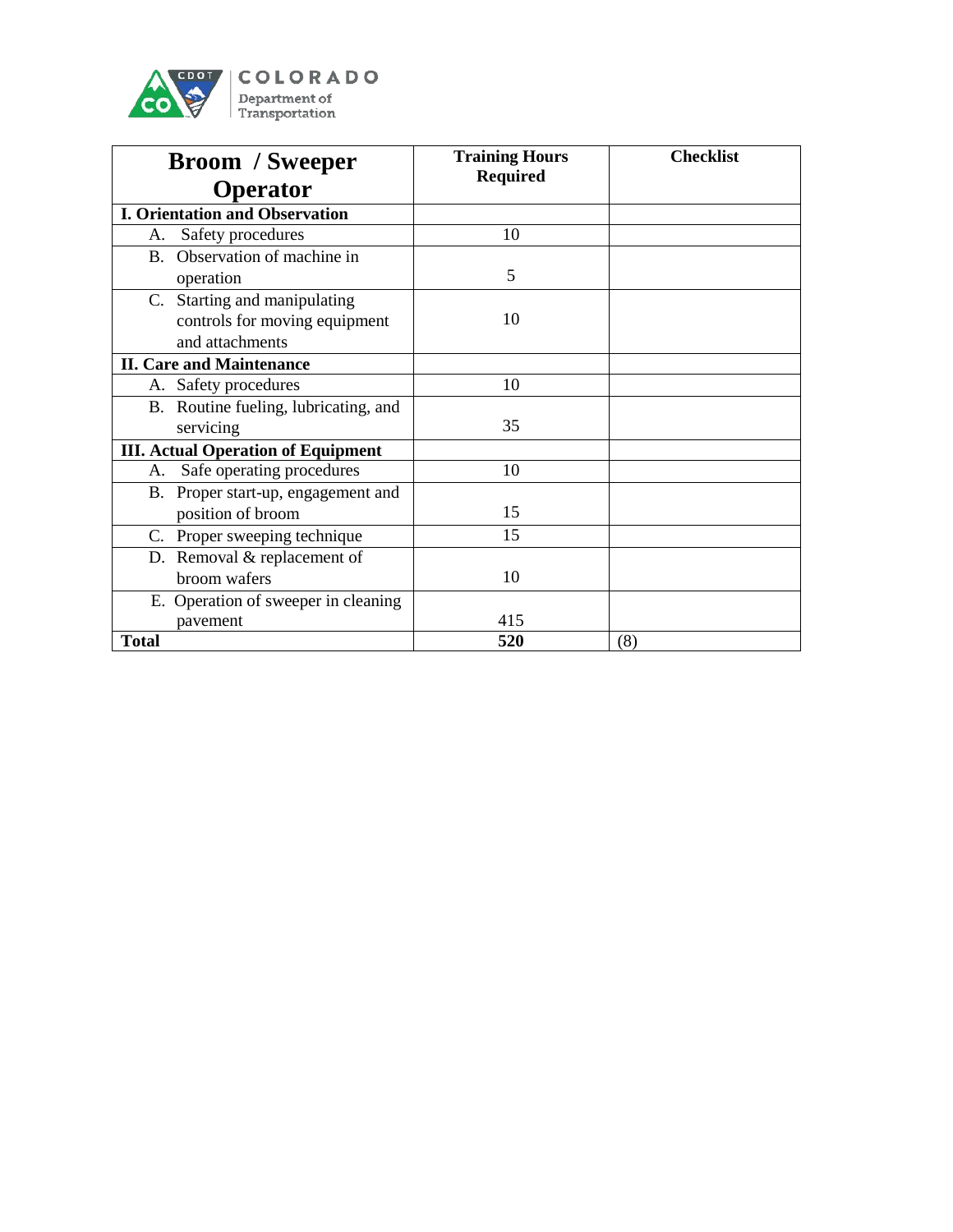

| <b>Bulldozer Operator</b>                 | <b>Training Hours</b><br><b>Required</b> | <b>Checklist</b> |
|-------------------------------------------|------------------------------------------|------------------|
| <b>I. Orientation and Observation</b>     |                                          |                  |
| Safety procedures<br>А.                   | 5                                        |                  |
| B. Observation of machine in              |                                          |                  |
| operation                                 | 35                                       |                  |
| C. Starting and manipulating levers       |                                          |                  |
| for moving equipment and                  | 30                                       |                  |
| attachments                               |                                          |                  |
| <b>II. Care and Maintenance</b>           |                                          |                  |
| A. Safety procedures                      | 5                                        |                  |
| B. Routine fueling, lubricating, and      |                                          |                  |
| servicing                                 | 35                                       |                  |
| <b>III. Actual Operation of Equipment</b> |                                          |                  |
| A. Safe operating procedures              | 5                                        |                  |
| B. Movement and stockpiling of            |                                          |                  |
| material                                  | 150                                      |                  |
| C. Pushing and rough grading              | 125                                      |                  |
| Clearing and grubbing<br>D.               | 125                                      |                  |
| Finish grading<br>E.                      | 175                                      |                  |
| Special application<br>F.                 | 30                                       |                  |
| <b>Total</b>                              | 720                                      | (9)              |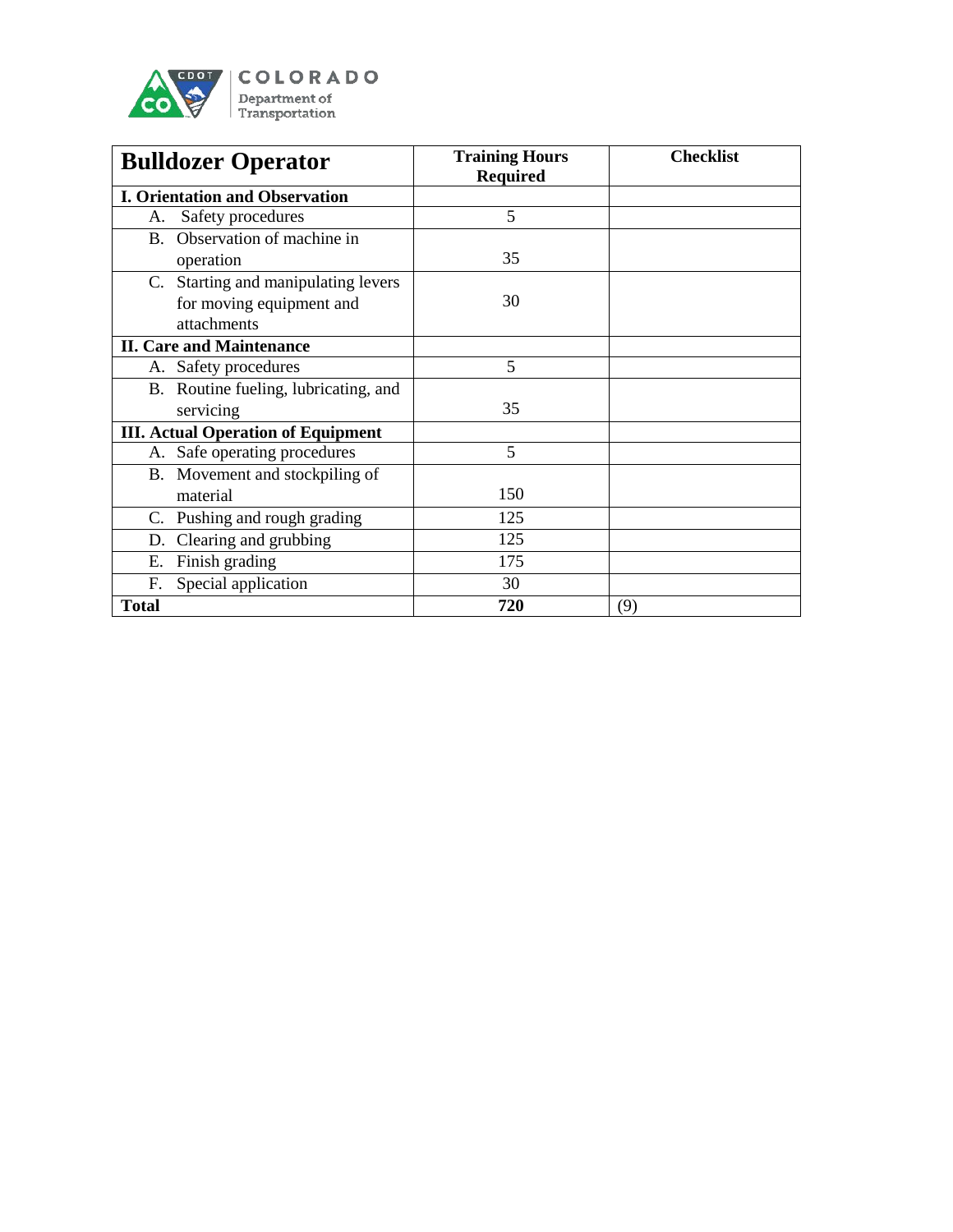

| <b>Concrete Paver Operator</b>            | <b>Training Hours</b><br><b>Required</b> | <b>Checklist</b> |
|-------------------------------------------|------------------------------------------|------------------|
| <b>I. Orientation and Observation</b>     |                                          |                  |
| Safety procedures<br>A.                   | 10                                       |                  |
| B. Observation of machine in              |                                          |                  |
| operation                                 | 35                                       |                  |
| C. Starting and manipulating levers       |                                          |                  |
| for moving equipment and                  | 30                                       |                  |
| attachments                               |                                          |                  |
| <b>II. Care and Maintenance</b>           |                                          |                  |
| A. Safety procedures                      | 10                                       |                  |
| B. Routine fueling, lubricating, and      |                                          |                  |
| servicing                                 | 35                                       |                  |
| <b>III. Actual Operation of Equipment</b> |                                          |                  |
| Safe operating procedures<br>А.           | 10                                       |                  |
| B. Regulate equipment to mix and          |                                          |                  |
| discharge concrete, apportion             | 120                                      |                  |
| water and time mixer cycle                |                                          |                  |
| C. Operation of machine                   | 790                                      |                  |
| <b>Total</b>                              | 1040                                     | (10)             |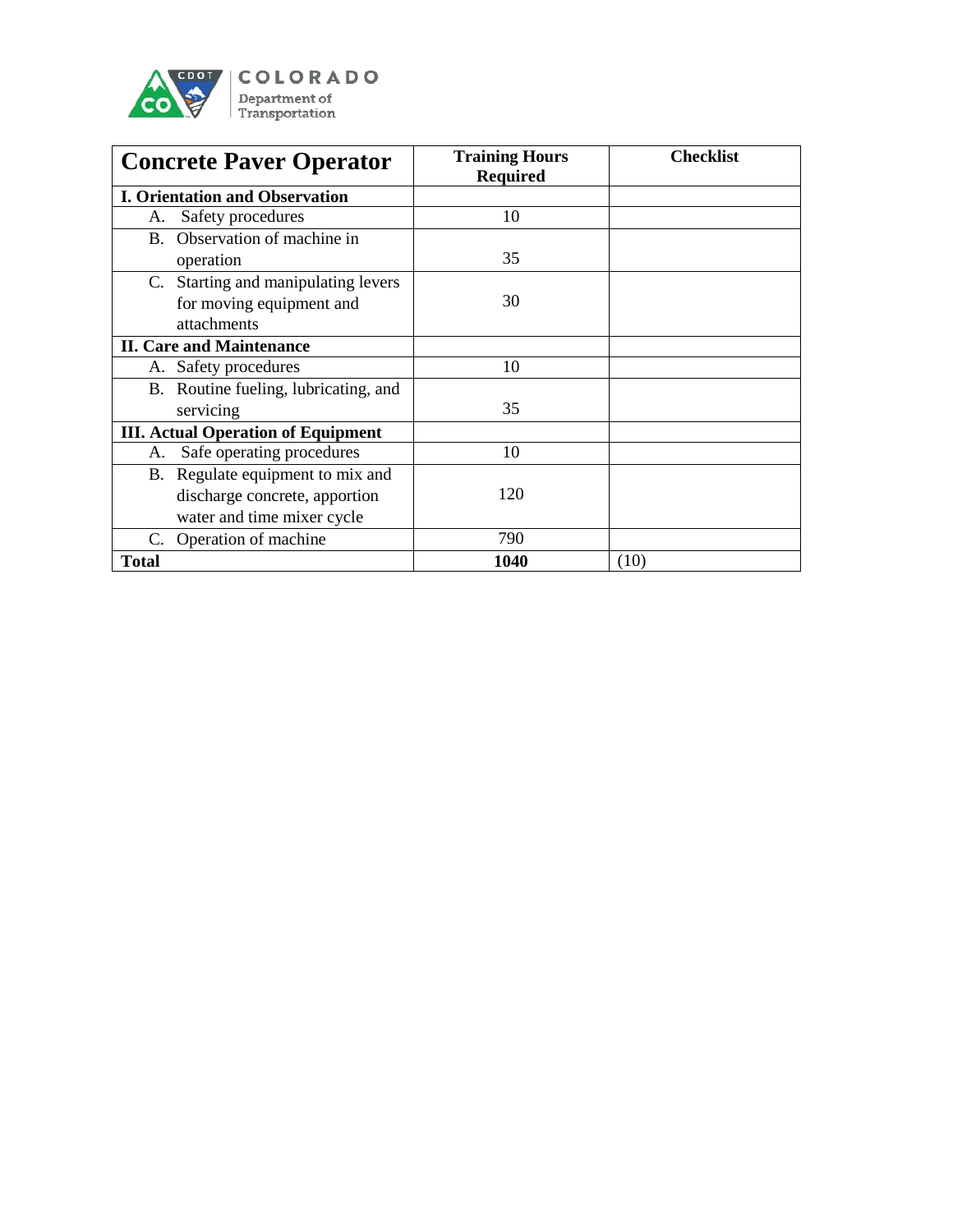

| <b>Crane Operator</b><br><b>Lattice Boom -- 80 tons or less</b> | <b>Training Hours</b><br><b>Required</b> | <b>Checklist</b> |
|-----------------------------------------------------------------|------------------------------------------|------------------|
| <b>I. Orientation and Observation</b>                           |                                          |                  |
| Safety procedures<br>А.                                         | 10                                       |                  |
| B. Observation of machine in operation                          | 35                                       |                  |
| C. Starting and manipulating levers for                         |                                          |                  |
| moving equipment and attachments                                | 30                                       |                  |
| <b>II. Care and Maintenance</b>                                 |                                          |                  |
| A. Safety Procedures                                            | 10                                       |                  |
| B. Routine fueling, lubricating, and                            |                                          |                  |
| servicing                                                       | 100                                      |                  |
| <b>III. Actual Operation of Equipment</b>                       |                                          |                  |
| <b>Safe Operating Procedures</b><br>A.                          | 5                                        |                  |
| B. Automatic screed regulation                                  |                                          |                  |
| indoctrination and servicing                                    | 120                                      |                  |
| C. Operation of machine                                         | 730                                      |                  |
| Total                                                           | 1,040                                    | (11)             |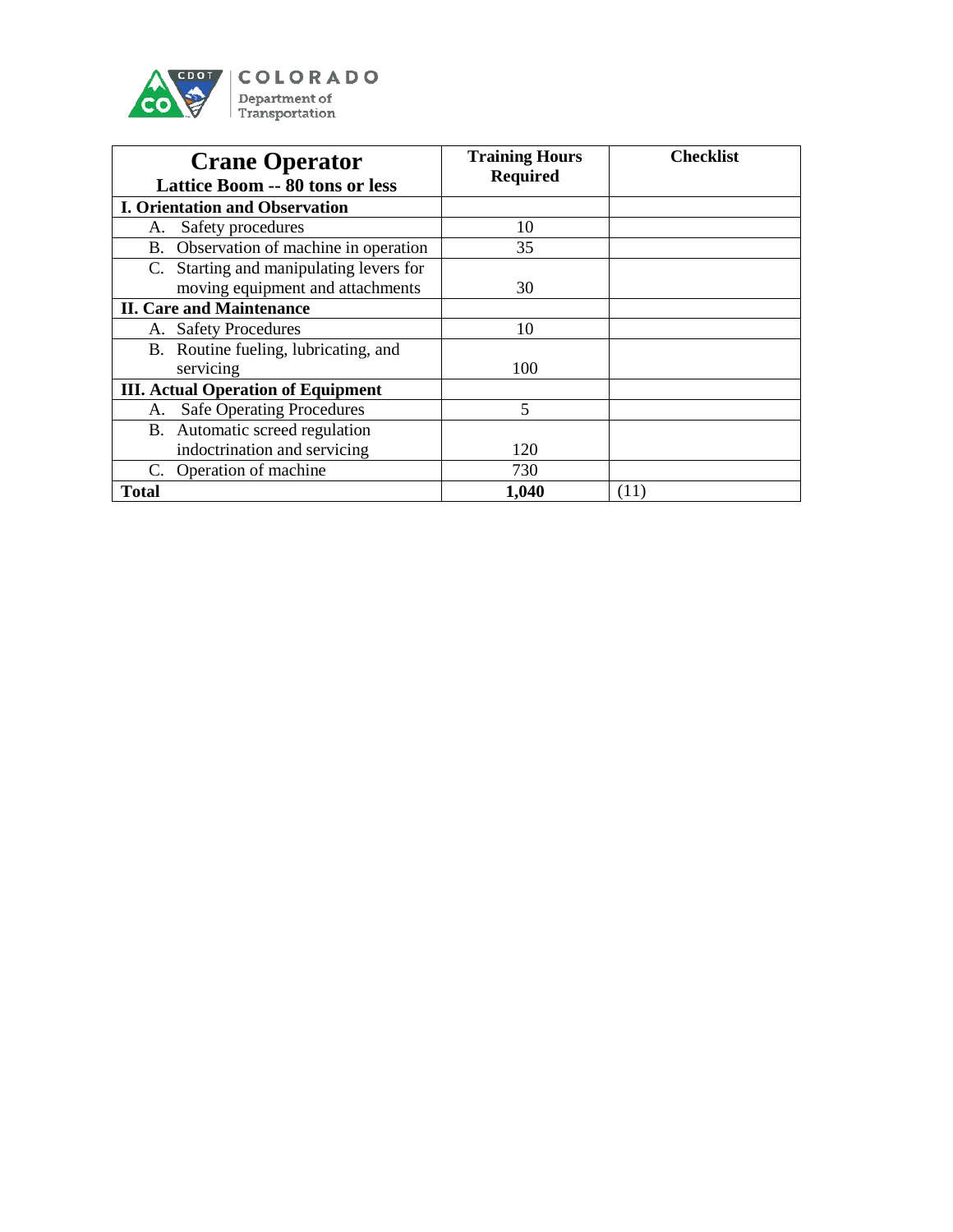

| <b>Drill Operator</b>                                                       | <b>Training Hours</b><br><b>Required</b> | <b>Checklist</b> |
|-----------------------------------------------------------------------------|------------------------------------------|------------------|
| (Truck Mounted)                                                             |                                          |                  |
| <b>I. Orientation and Observation</b>                                       |                                          |                  |
| Safety procedures<br>A.                                                     | 10                                       |                  |
| B. Observation of machine in operation                                      | 35                                       |                  |
| C. Starting and manipulating levers for<br>moving equipment and attachments | 30                                       |                  |
| <b>II. Care and Maintenance</b>                                             |                                          |                  |
| <b>Safety Procedures</b><br>А.                                              | 10                                       |                  |
| B. Routine fueling, lubricating, and                                        |                                          |                  |
| servicing                                                                   | 35                                       |                  |
| <b>III. Actual Operation of Equipment</b>                                   |                                          |                  |
| Safe operating procedures<br>А.                                             | 10                                       |                  |
| Small hole drilling<br>B.                                                   | 300                                      |                  |
| C. Large hole drilling                                                      | 300                                      |                  |
| D. Casing operation                                                         | 110                                      |                  |
| E. General operating                                                        | <b>200</b>                               |                  |
| <b>Total</b>                                                                | 1,040                                    | (12)             |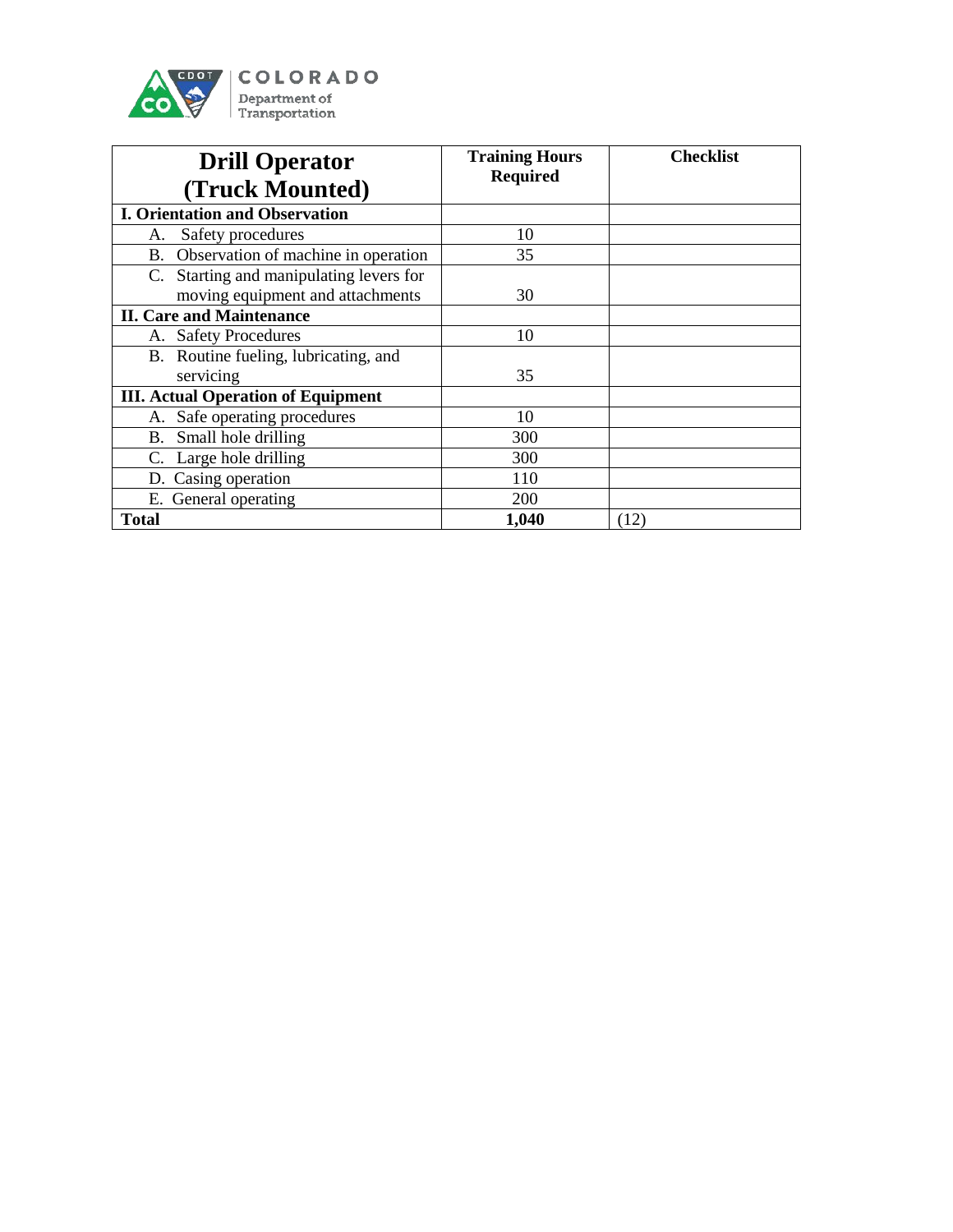

| <b>Excavator Operator</b><br>*** Under 50,000 Pounds*** | <b>Training Hours</b><br><b>Required</b> | <b>Checklist</b> |
|---------------------------------------------------------|------------------------------------------|------------------|
| <b>I. Orientation and Observation</b>                   |                                          |                  |
| Safety procedures<br>А.                                 | 10                                       |                  |
| B. Observation of machine in operation                  | 25                                       |                  |
| C. Starting and manipulating levers for                 |                                          |                  |
| moving equipment and attachments                        | 25                                       |                  |
| <b>II. Care and Maintenance</b>                         |                                          |                  |
| Safety procedures<br>А.                                 | 10                                       |                  |
| B. Routine fueling, lubricating, and                    |                                          |                  |
| servicing                                               | 35                                       |                  |
| <b>III. Actual Operation of Equipment</b>               |                                          |                  |
| Safe operating procedures<br>А.                         | 10                                       |                  |
| B. Excavation for footings and removal                  |                                          |                  |
| of unsuitable materials                                 | 250                                      |                  |
| C. Loading materials                                    | 100                                      |                  |
| D. Trenching for pipe, etc.                             | 165                                      |                  |
| E. Placement of pipe, precast concrete                  |                                          |                  |
| structures, etc.                                        | 90                                       |                  |
| <b>Total</b>                                            | 720                                      | (13)             |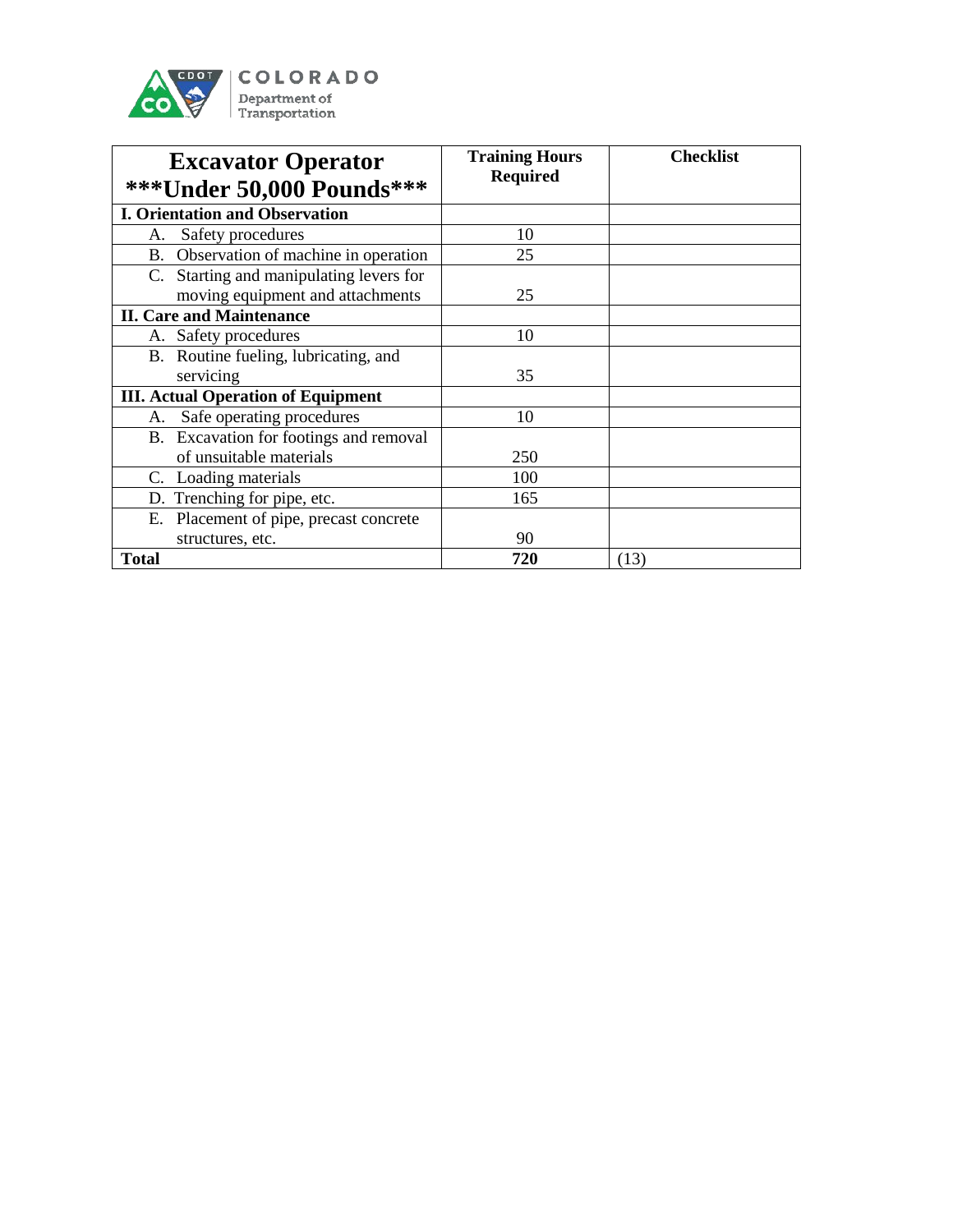

| <b>Excavator Operator</b><br>*** Over 50,000 Pounds*** | <b>Training Hours</b><br><b>Required</b> | <b>Checklist</b> |
|--------------------------------------------------------|------------------------------------------|------------------|
| <b>I. Orientation and Observation</b>                  |                                          |                  |
| Safety procedures<br>D.                                | 10                                       |                  |
| Observation of machine in operation<br>Е.              | 50                                       |                  |
| Starting and manipulating levers for<br>F.             |                                          |                  |
| moving equipment and attachments                       | 40                                       |                  |
| <b>II. Care and Maintenance</b>                        |                                          |                  |
| C. Safety procedures                                   | 10                                       |                  |
| D. Routine fueling, lubricating, and                   |                                          |                  |
| servicing                                              | 35                                       |                  |
| <b>III. Actual Operation of Equipment</b>              |                                          |                  |
| Safe operating procedures<br>D.                        | 10                                       |                  |
| E. Excavation for footings and removal                 |                                          |                  |
| of unsuitable materials                                | 250                                      |                  |
| Loading materials<br>F.                                | 190                                      |                  |
| D. Trenching for pipe, etc.                            | 255                                      |                  |
| E. Placement of pipe, precast concrete                 |                                          |                  |
| structures, etc.                                       | 190                                      |                  |
| <b>Total</b>                                           | 1040                                     | (14)             |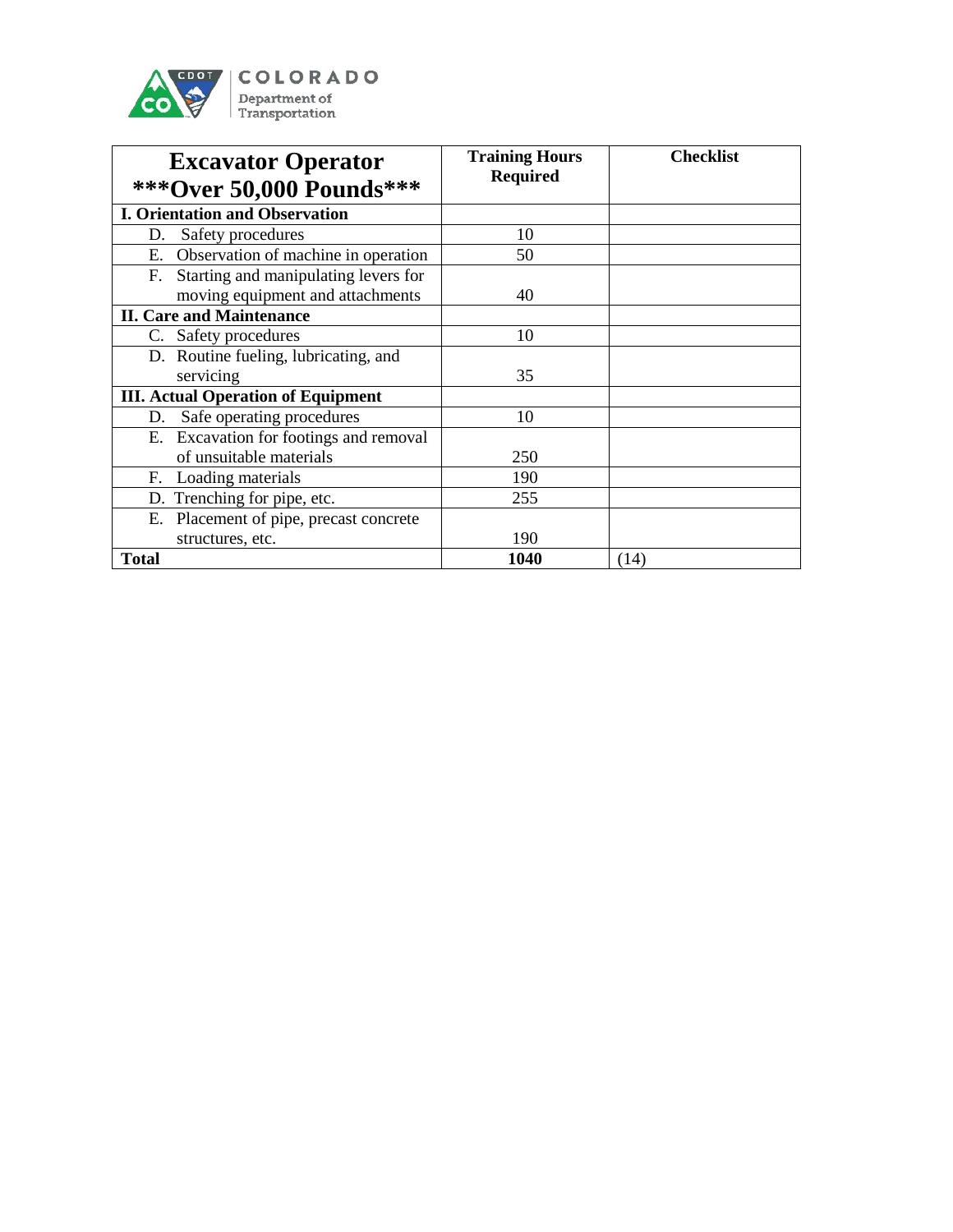

| <b>Front End Loader Operator</b>           | <b>Training Hours</b><br><b>Required</b> | <b>Checklist</b> |
|--------------------------------------------|------------------------------------------|------------------|
| <b>I. Orientation and Observation</b>      |                                          |                  |
| Safety procedures<br>A.                    | 10                                       |                  |
| B. Observation of machine in operation     | 20                                       |                  |
| Starting and manipulating levers for<br>C. |                                          |                  |
| moving equipment and attachments           | 15                                       |                  |
| <b>II. Care and Maintenance</b>            |                                          |                  |
| A. Safety procedures                       | 10                                       |                  |
| B. Routine fueling, lubricating, and       |                                          |                  |
| servicing                                  | 35                                       |                  |
| <b>III. Actual Work Activities</b>         |                                          |                  |
| Safe operating procedures<br>А.            | 10                                       |                  |
| B. Loading materials                       | 235                                      |                  |
| Excavation<br>$C_{\cdot}$                  | 150                                      |                  |
| Special applications<br>D.                 | 185                                      |                  |
| <b>Total</b>                               | 520                                      | (15)             |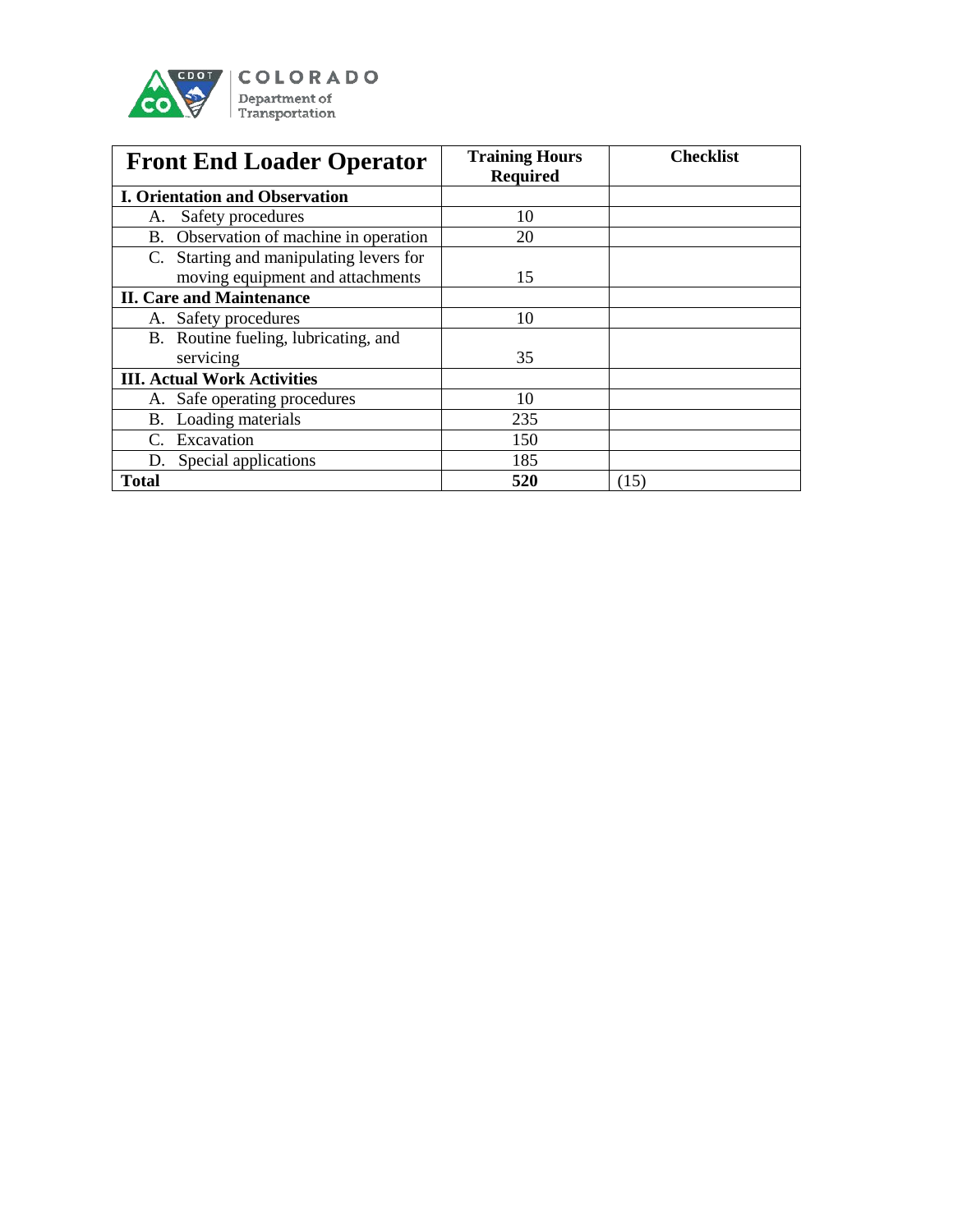

| <b>Concrete Form Setter</b>              | <b>Training Hours</b><br><b>Required</b> | <b>Checklist</b> |
|------------------------------------------|------------------------------------------|------------------|
| <b>I. Orientation and Observation</b>    |                                          |                  |
| Safety procedures<br>А.                  | 5                                        |                  |
| B. Observation of placing of forms       | 20                                       |                  |
| C. Observation of form stripping and     |                                          |                  |
| setting of precast concrete.             | 30                                       |                  |
| <b>II. Care and Maintenance</b>          |                                          |                  |
| A. Safety procedures                     | 5                                        |                  |
| Help strip forms and clean work<br>В.    | 25                                       |                  |
| area                                     |                                          |                  |
| <b>III. Actual Work Activities</b>       |                                          |                  |
| Safe operating procedures<br>A.          | 5                                        |                  |
| B. Hold and help align forms, drive      |                                          |                  |
| stakes for braces, and help erect        | 120                                      |                  |
| scaffolding                              |                                          |                  |
| C. Observe and assist in setting precast | 50                                       |                  |
| concrete.                                |                                          |                  |
| D. Measure space between forms, fits     | 230                                      |                  |
| together, lines, plumbs vertically,      |                                          |                  |
| sets to elevation                        |                                          |                  |
| E. Check forms while concrete is being   | 230                                      |                  |
| poured.                                  |                                          |                  |
| <b>Total</b>                             | 720                                      | (16)             |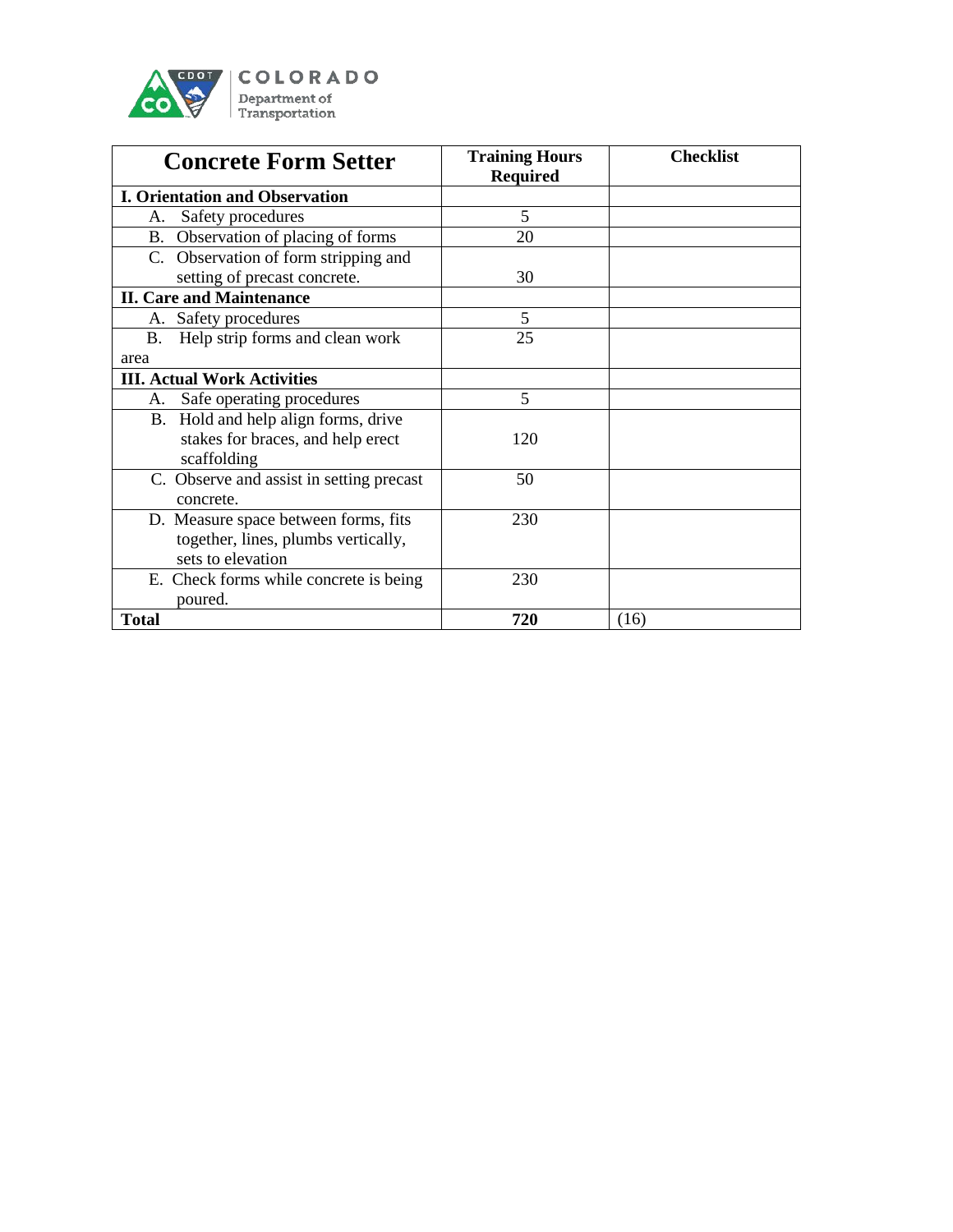

| <b>Form Builder (Structures)</b>              | <b>Training Hours</b><br><b>Required</b> | <b>Checklist</b> |
|-----------------------------------------------|------------------------------------------|------------------|
| <b>I. Orientation and Observation of Safe</b> |                                          |                  |
| Use of Tools of the Trade                     |                                          |                  |
| Safety procedures<br>А.                       | 5                                        |                  |
| B. Power and hand tools                       | 20                                       |                  |
| C. Material selection                         | 20                                       |                  |
| <b>II. Care and Maintenance</b>               |                                          |                  |
| Safety procedures<br>А.                       | 5                                        |                  |
| B. Routine fueling, lubricating, and          |                                          |                  |
| servicing                                     | 100                                      |                  |
| <b>III.</b> Actual Operation of Equipment     |                                          |                  |
| Safe operating procedures<br>A.               | 5                                        |                  |
| B. Automatic regulation indoctrination        |                                          |                  |
| and servicing                                 | 120                                      |                  |
| C. Operation of machine                       | 730                                      |                  |
| <b>Total</b>                                  | 1,040                                    | (17)             |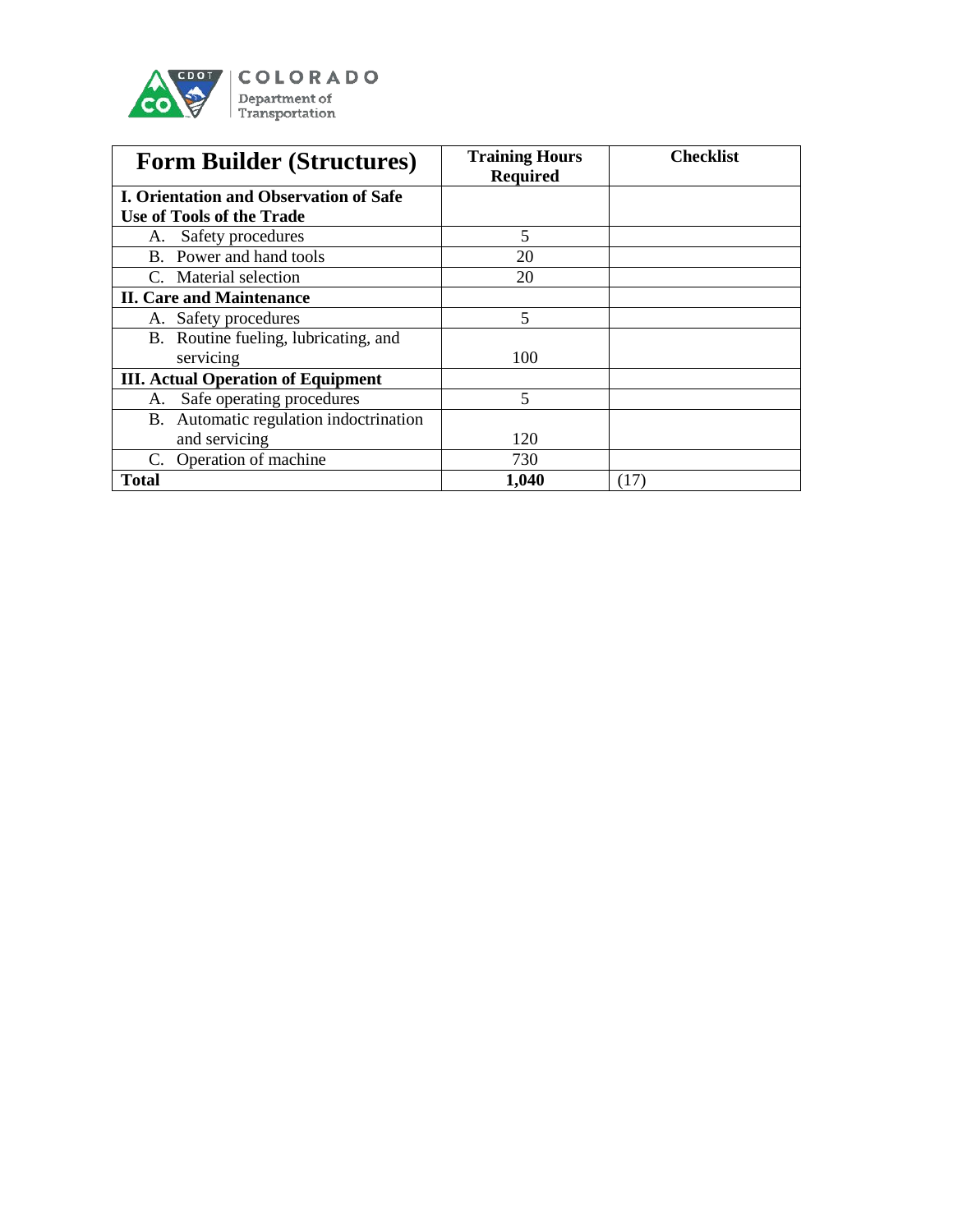

| <b>Ironworker</b> (reinforcing)             | <b>Training Hours</b><br><b>Required</b> | <b>Checklist</b> |
|---------------------------------------------|------------------------------------------|------------------|
| <b>I. Orientation and Observation</b>       |                                          |                  |
| A. Safety procedures                        | 5                                        |                  |
| B. Observation of machine in operation      | 15                                       |                  |
| <b>II. Specific Job Skills</b>              |                                          |                  |
| A. Layout and plan reading                  | 35                                       |                  |
| <b>III. Actual Operation of Reinforcing</b> |                                          |                  |
| A. Places reinforcing steel in form         | 100                                      |                  |
| B. Ties reinforcing steel in form           | 250                                      |                  |
| Sets rods in place<br>C.                    | 90                                       |                  |
| D. Spaces and wires reinforcing rods        | 225                                      |                  |
| <b>Total</b>                                | 720                                      | (18)             |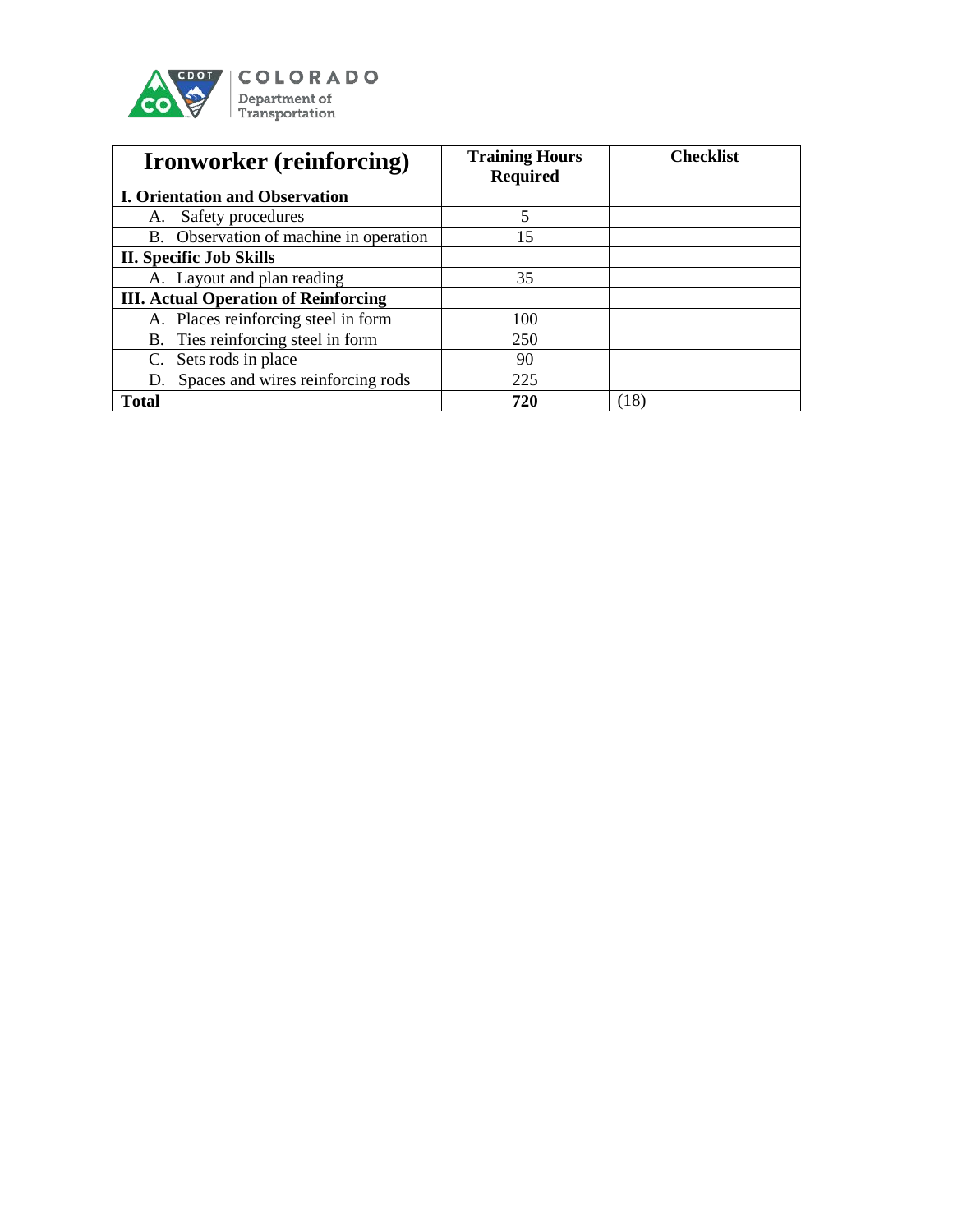

| <b>Highway or Bridge</b><br>Ironworker (structural) | <b>Training Hours</b><br><b>Required</b> | <b>Checklist</b> |
|-----------------------------------------------------|------------------------------------------|------------------|
| <b>I. Orientation and Observation</b>               |                                          |                  |
| Safety procedures<br>А.                             | 5                                        |                  |
| B. Observation of operation                         | 40                                       |                  |
| C. Plan reading                                     | 40                                       |                  |
| <b>II. Care and Maintenance</b>                     |                                          |                  |
| A. Safety procedures                                | 10                                       |                  |
| B. Care and maintenance of tools and                |                                          |                  |
| equipment                                           | 80                                       |                  |
| <b>III. Actual Iron Work</b>                        |                                          |                  |
| Safety procedures<br>A.                             | 15                                       |                  |
| B. Rigging structural member                        | 150                                      |                  |
| C. Assembling structural member                     | 300                                      |                  |
| D. Erection of structural member                    | 400                                      |                  |
| <b>Total</b>                                        | 1,040                                    | (19)             |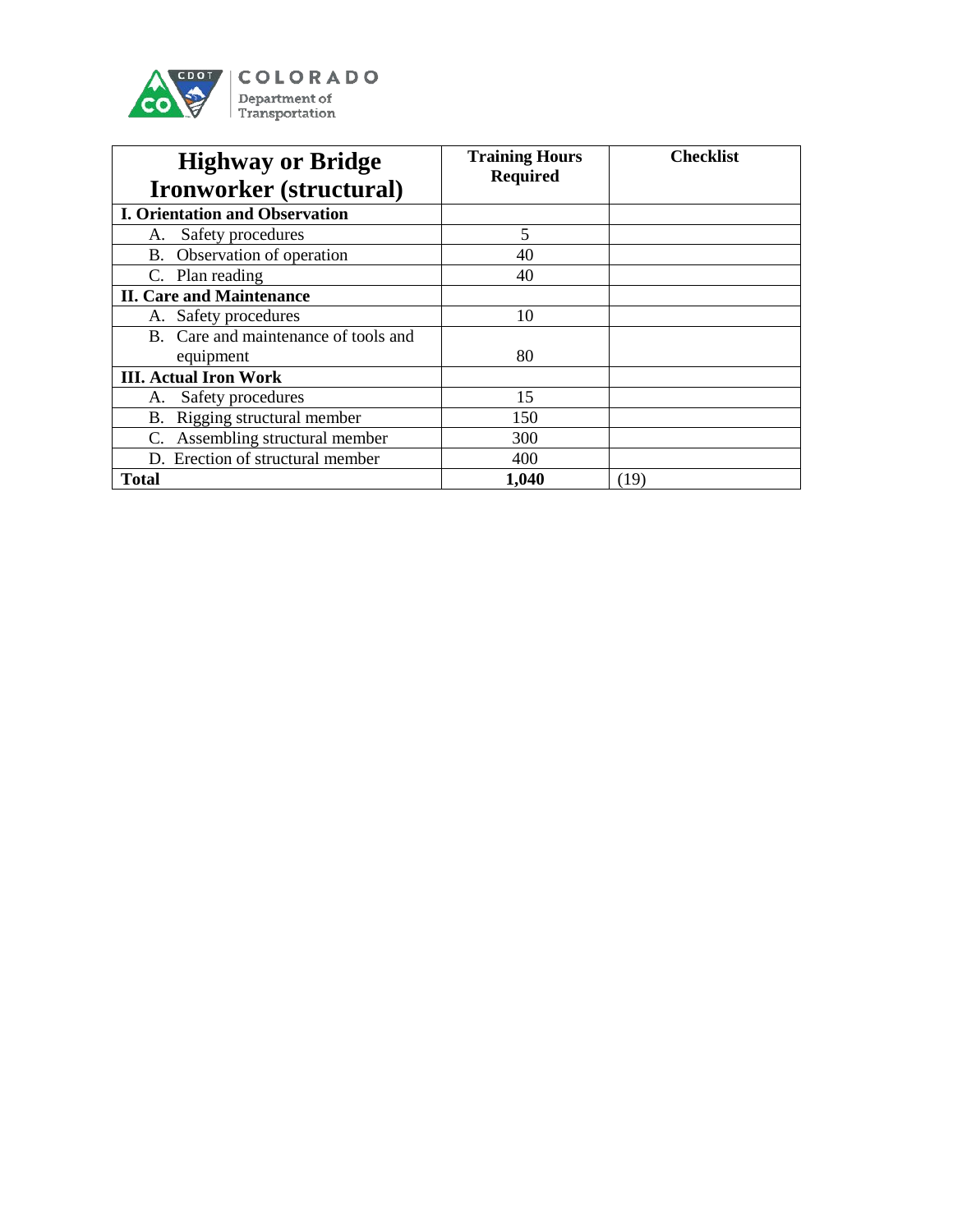

| <b>Milling (Planing) Machine</b><br>Operator     | <b>Training Hours</b><br><b>Required</b> | <b>Checklist</b> |
|--------------------------------------------------|------------------------------------------|------------------|
| <b>I. Orientation and Observation</b>            |                                          |                  |
| Safety procedures<br>А.                          | 5                                        |                  |
| Observation of machine in operation<br><b>B.</b> | 35                                       |                  |
| C. Begin operation and moving                    |                                          |                  |
| equipment                                        | 30                                       |                  |
| <b>II. Care and Maintenance</b>                  |                                          |                  |
| A. Safety procedures                             | 5                                        |                  |
| B. Routine maintenance and clearing              | 150                                      |                  |
| <b>III. Actual Operation of Equipment</b>        |                                          |                  |
| Safe operating procedures<br>А.                  | 5                                        |                  |
| Milling head operation and<br>B.                 |                                          |                  |
| maintenance                                      | 100                                      |                  |
| C. General operation of machine                  | 650                                      |                  |
| D. Milling to grade / profiling                  | 60                                       |                  |
| <b>Total</b>                                     | 1,040                                    | (21)             |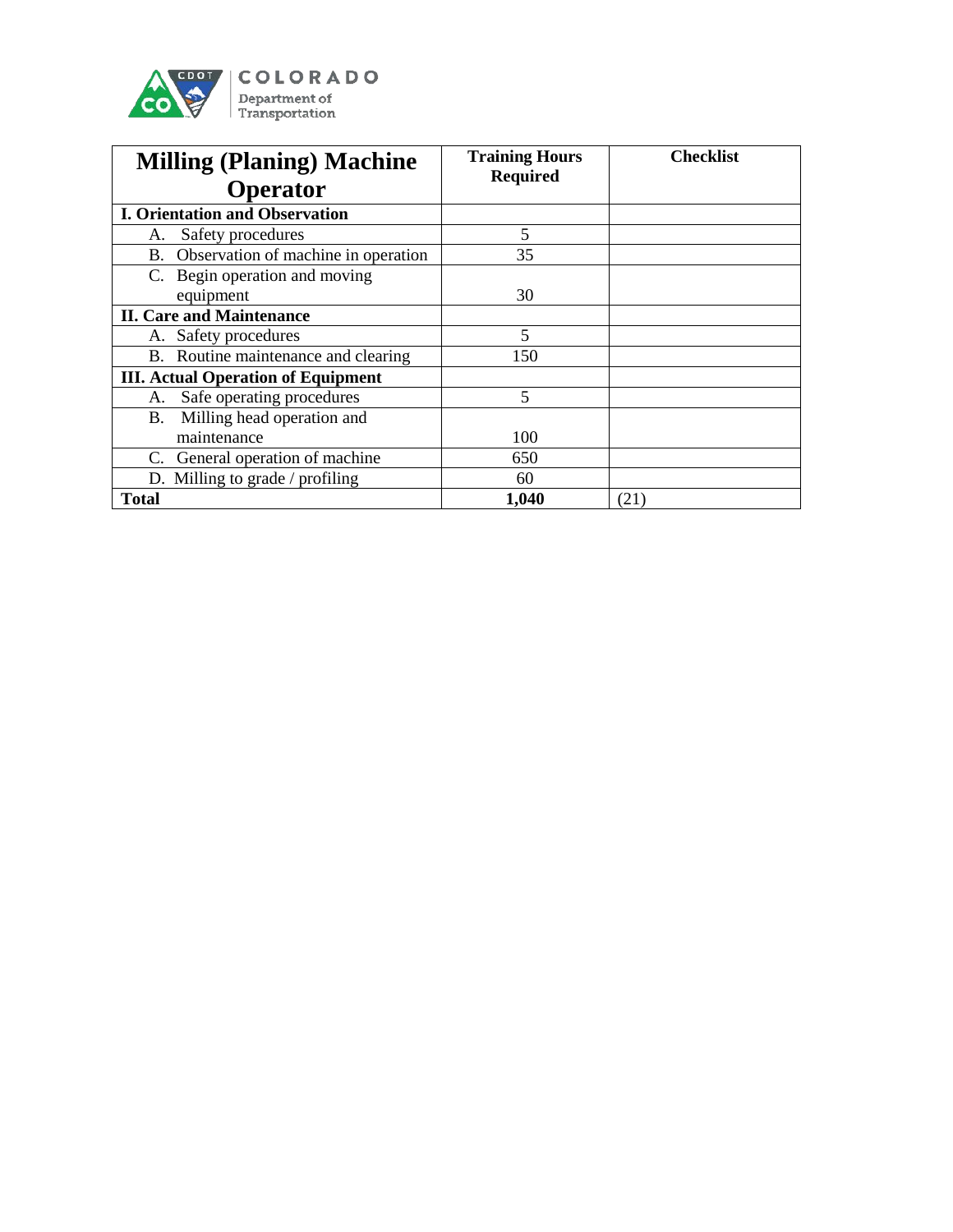

| <b>Motor Grader Operator --</b><br><b>Rough Grade</b>                       | <b>Training Hours</b><br><b>Required</b> | <b>Checklist</b> |
|-----------------------------------------------------------------------------|------------------------------------------|------------------|
| <b>I. Orientation and Observation</b>                                       |                                          |                  |
| Safety procedures<br>А.                                                     | 5                                        |                  |
| B. Observation (as a passenger) of<br>machine in operation                  | 100                                      |                  |
| C. Starting and manipulating levers for<br>moving equipment and attachments | 95                                       |                  |
| <b>II. Care and Maintenance</b>                                             |                                          |                  |
| A. Safety procedures                                                        | 5                                        |                  |
| B. Routine fueling, lubricating, and                                        |                                          |                  |
| servicing                                                                   | 35                                       |                  |
| <b>III. Actual Operation of Equipment</b>                                   |                                          |                  |
| A. Safe operating procedures                                                | 5                                        |                  |
| B. Scraping and leveling dirt on                                            |                                          |                  |
| roadway                                                                     | 180                                      |                  |
| C. Spreading and mixing materials on<br>roadway                             | 170                                      |                  |
| D. Shaping and blading subgrades                                            | 150                                      |                  |
| E. Balancing and rough shaping base<br>course materials                     | 150                                      | (22)             |
| F. Grading and dressing of shoulders<br>and slopes                          | 145                                      |                  |
| <b>Total</b>                                                                | 1,040                                    |                  |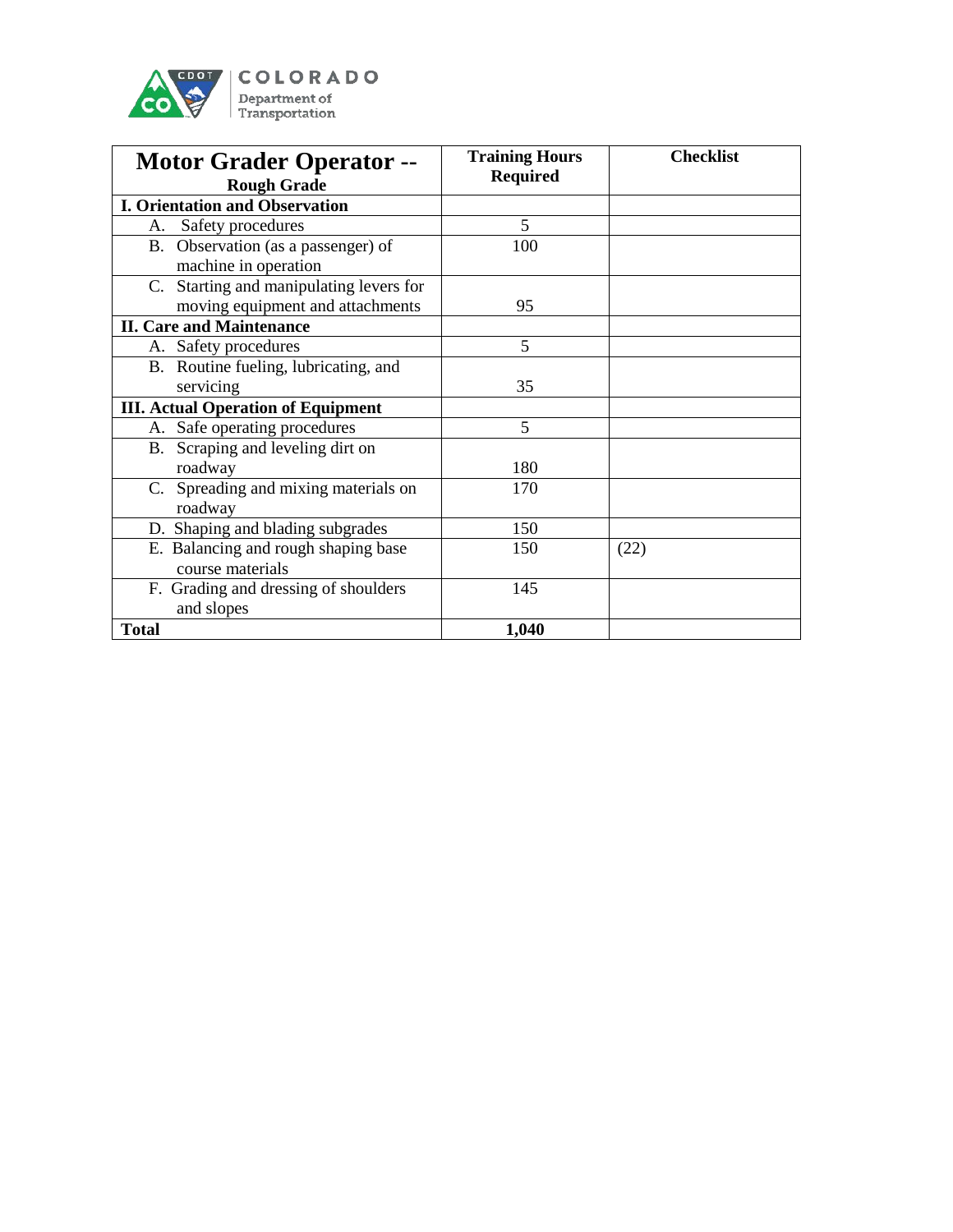

| <b>Roller Operator -- general</b>         | <b>Training Hours</b><br><b>Required</b> | <b>Checklist</b> |
|-------------------------------------------|------------------------------------------|------------------|
| <b>I. Orientation and Observation</b>     |                                          |                  |
| Safety procedures<br>А.                   | 5                                        |                  |
| B. Observation of machine in operation    | 35                                       |                  |
| <b>II. Care and Maintenance</b>           |                                          |                  |
| A. Safety procedures                      | 5                                        |                  |
| B. Routine fueling, lubricating, and      |                                          |                  |
| servicing                                 | 35                                       |                  |
| <b>III. Actual Operation of Equipment</b> |                                          |                  |
| A. Safe operating procedures              | 5                                        |                  |
| B. Rolls base course to desired           |                                          |                  |
| compaction and smoothness                 | 955                                      |                  |
| <b>Total</b>                              | 1,040                                    | (23)             |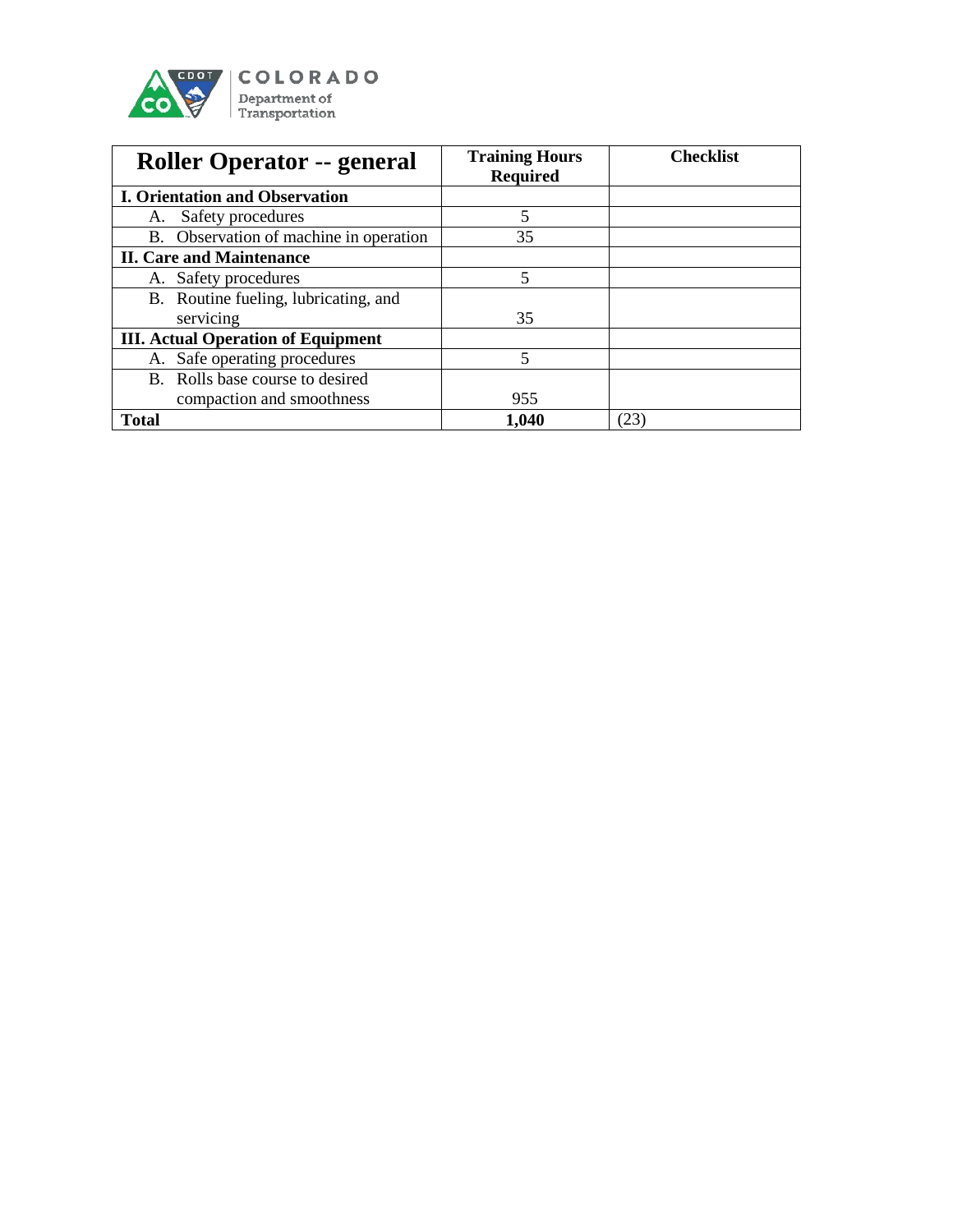

| <b>Scraper (Earth Mover)</b>                                                | <b>Training Hours</b><br><b>Required</b> | <b>Checklist</b> |
|-----------------------------------------------------------------------------|------------------------------------------|------------------|
| <b>Operator</b>                                                             |                                          |                  |
| <b>I. Orientation and Observation</b>                                       |                                          |                  |
| Safety procedures<br>А.                                                     | 5                                        |                  |
| B. Observation of machine in operation                                      | 20                                       |                  |
| C. Starting and manipulating levers for<br>moving equipment and attachments | 15                                       |                  |
| <b>II. Care and Maintenance</b>                                             |                                          |                  |
| Safety procedures<br>А.                                                     | 5                                        |                  |
| B. Routine fueling, lubricating, and                                        |                                          |                  |
| servicing                                                                   | 35                                       |                  |
| <b>III. Actual Operation of Equipment</b>                                   |                                          |                  |
| Safe operating procedures<br>A.                                             | 5                                        |                  |
| Loading<br>В.                                                               | 150                                      |                  |
| Spreading materials                                                         | 150                                      |                  |
| D. Rough roadway grading                                                    | 70                                       |                  |
| E. Compaction of embankment                                                 | 65                                       |                  |
| <b>Total</b>                                                                | 1,040                                    | (24)             |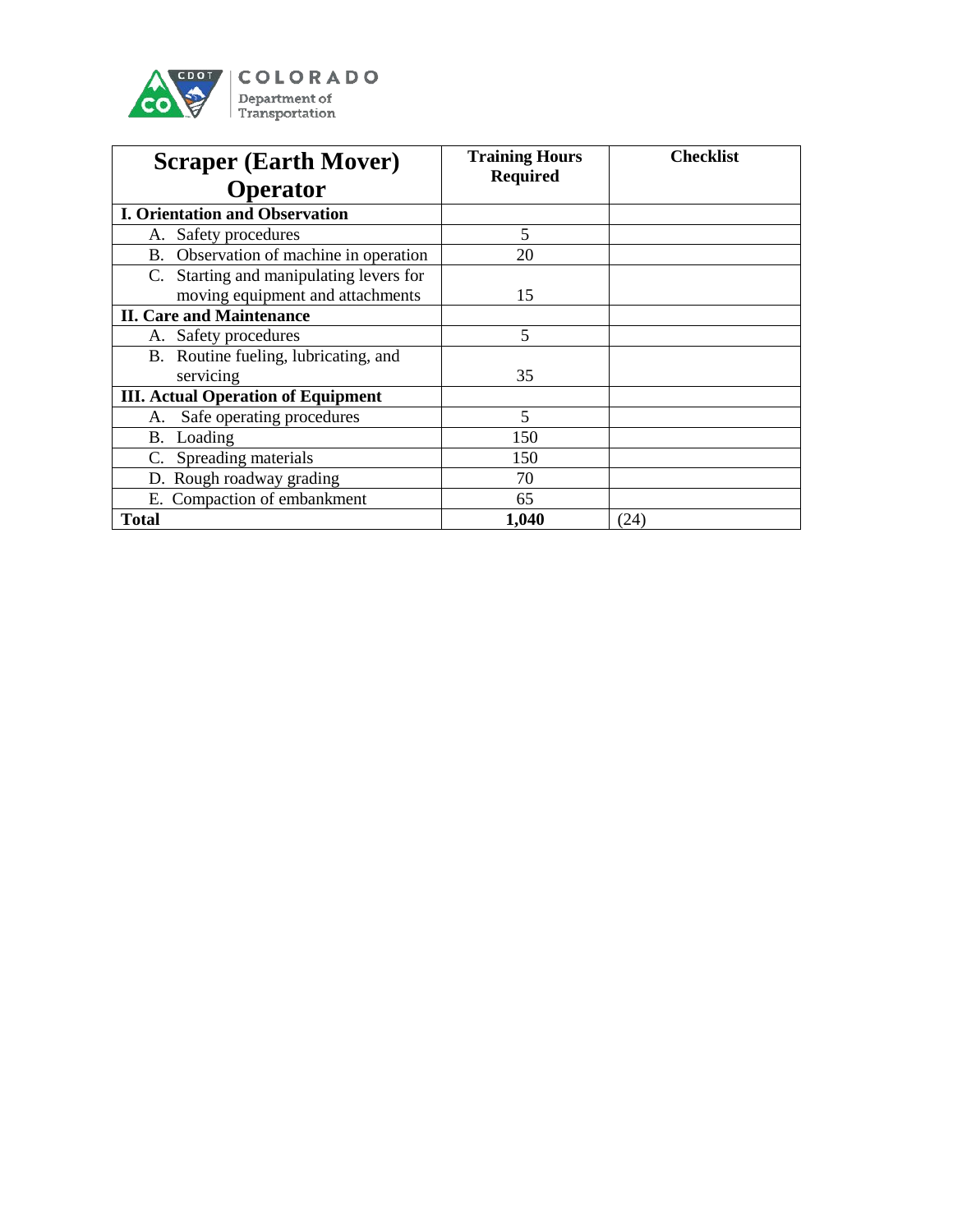

| <b>Truck Driver Operator --</b><br><b>Multi-Rear Axle</b> | <b>Training Hours</b><br><b>Required</b> | <b>Checklist</b> |
|-----------------------------------------------------------|------------------------------------------|------------------|
| <b>I. Orientation and Observation</b>                     |                                          |                  |
|                                                           |                                          |                  |
| A. Safety procedures                                      | 10                                       |                  |
| B. Observation (as a passenger) of                        | 35                                       |                  |
| machine in operation                                      |                                          |                  |
| C. Starting and manipulating vehicle                      | 40                                       |                  |
| <b>II. Care and Maintenance</b>                           |                                          |                  |
| A. Safety procedures                                      | 10                                       |                  |
| B. Routine fueling, lubricating, and                      |                                          |                  |
| servicing                                                 | 340                                      |                  |
| <b>III. Actual Operation of Equipment</b>                 |                                          |                  |
| Safe operating procedures<br>A.                           | 10                                       |                  |
| B. Loading and unloading materials                        |                                          |                  |
| and operation of vehicle                                  | 580                                      |                  |
| <b>Total</b>                                              | 1,040                                    | (25)             |